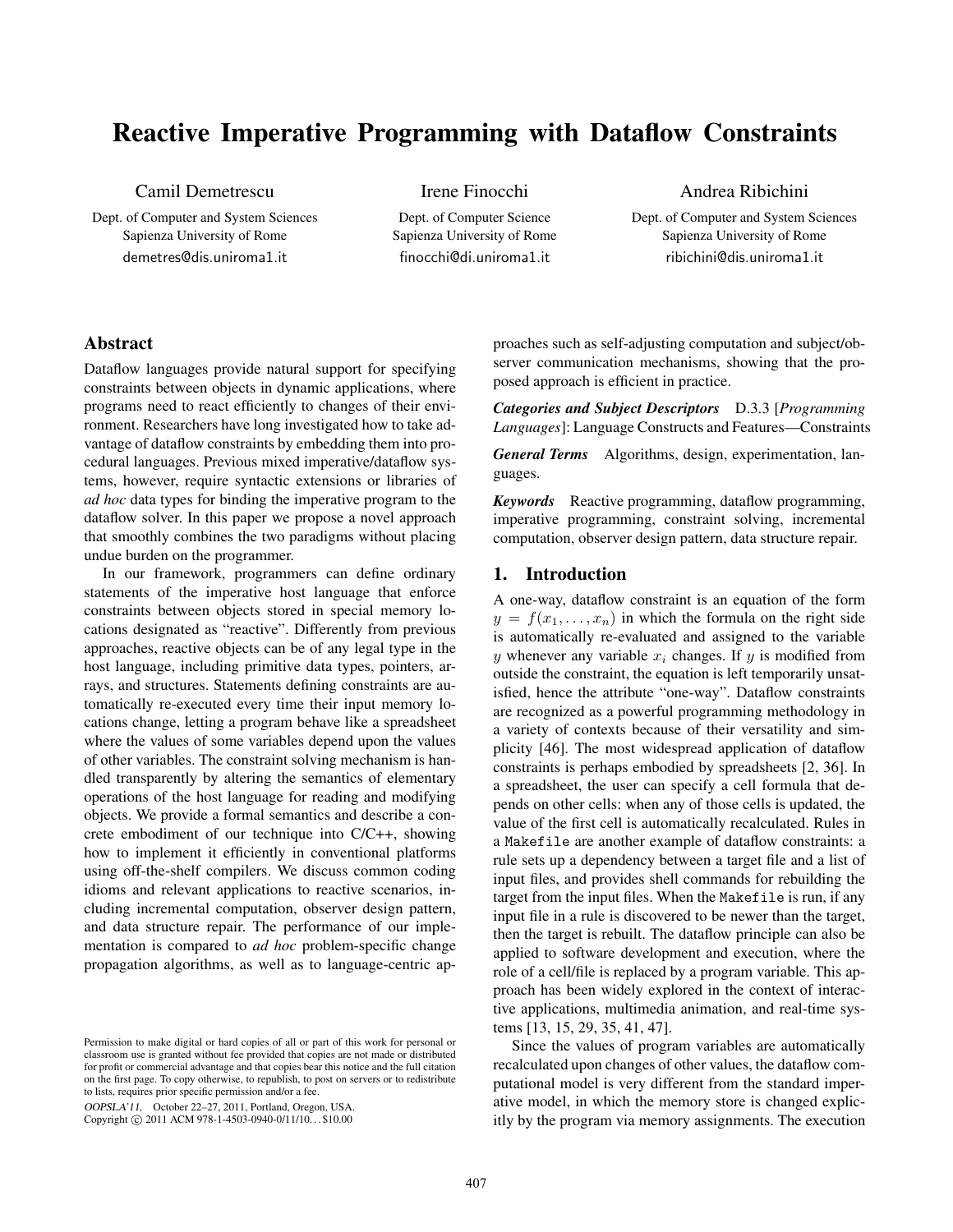flow of applications running on top of a dataflow environment is indeed data-driven, rather than control-driven, providing a natural ground for automatic change propagation in all scenarios where programs need to react to modifications of their environment. Implementations of the dataflow principle share some common issues with self-adjusting computation, in which programs respond to input changes by updating automatically their output [3–5, 30].

Differently from purely declarative constraints [7], dataflow constraints are expressed by means of (imperative) methods whose execution makes a relation satisfied. This programming style is intuitive and readily accessible to a broad range of developers [46]. The ability to smoothly combine different paradigms in a unified framework makes it possible to take advantage of different programming styles in the context of the same application. The problem of integrating imperative and dataflow programming has already been the focus of previous work in the context of specific application domains [11, 40, 41, 46]. Previous mixed imperative/dataflow systems are based on libraries of *ad hoc* data types and functions for representing constraint variables and for binding the imperative program to the constraint solver. One drawback of these approaches is that constraint variables can only be of special data types provided by the runtime library, causing loss of flexibility and placing undue burden on the programmer. A natural question is whether the dataflow model can be made to work with general-purpose, imperative languages, such as C, without adding syntactic extensions and *ad hoc* data types. In this paper we affirmatively answer this question.

*Our Contributions.* We present a general-purpose framework where programmers can specify generic one-way constraints between objects of arbitrary types stored in *reactive* memory locations. Constraints are written as ordinary statements of the imperative host language and can be added and removed dynamically at run time. Since they can change multiple objects within the same execution, they are multioutput. The main feature of a constraint is its sensitivity to modifications of reactive objects: a constraint is automatically re-evaluated whenever any of the reactive locations it depends on is changed, either by the imperative program, or by another constraint. A distinguishing feature of our approach is that the whole constraint solving mechanism is handled transparently by altering the semantics of elementary operations of the imperative host language for reading and modifying objects. No syntax extensions are required and no new primitives are needed except for adding/removing constraints, allocating/deallocating reactive memory locations, and controlling the granularity of solver activations. Differently from previous approaches, programmers are not forced to use any special data types provided by the language extension, and can resort to the full range of conventional constructs for accessing and manipulating objects offered by the host language. In addition, our framework supports all the other features that have been recognized to be important in the design of dataflow constraint systems [46], including:

- *Arbitrary code*: constraints consist of arbitrary code that is legal in the underlying imperative language, thus including loops, conditionals, function calls, and recursion.
- *Address dereferencing*: constraints are able to reference variables indirectly via pointers.
- *Automatic dependency detection*: constraints automatically detect the reactive memory locations they depend on during their evaluation, so there is no need for programmers to explicitly declare dependencies, which are also allowed to vary over time.

We embodied these principles into an extension of C/C++ that we called DC. Our extension has the same syntax as C/C++, but operations that read or modify objects have a different semantics. All other primitives, including creating and deleting constraints and allocating and deallocating reactive memory blocks, are provided as runtime library functions.

Our main contributions are reflected in the organization of the paper and can be summarized as follows:

- In Section 2 we abstract our mechanism showing how to extend an elementary imperative language to support one-way dataflow constraints using reactive memory. We formally describe our mixed imperative/dataflow computational model, provide a formal semantics, and discuss convergence properties of our dataflow constraint solver by modeling the computation as an iterative process that aims at finding a common fixpoint for the current set of constraints.
- In Section 3 we describe the concrete embodiment of our technique into C/C++, introducing the main features of DC.
- In Section 4 we give a variety of elementary and advanced programming examples and discuss how DC can improve C/C++ programmability in three relevant application scenarios: incremental computation, implementation of the observer software design pattern, and data structure checking and repair. To the best of our knowledge, these applications have not been explored before in the context of dataflow programming.
- In Section 5 we describe how DC can be implemented using off-the-shelf compilers on conventional platforms via a combination of runtime libraries, hardware/operating system support, and dynamic code patching, without requiring any source code preprocessing.
- In Section 6 we discuss the results of an extensive experimental analysis of DC in a variety of settings, showing that our implementation is effective in practice. We consider both interactive applications and computationally demanding benchmarks that manipulate lists, grids, trees, and graphs. We assess the performances of DC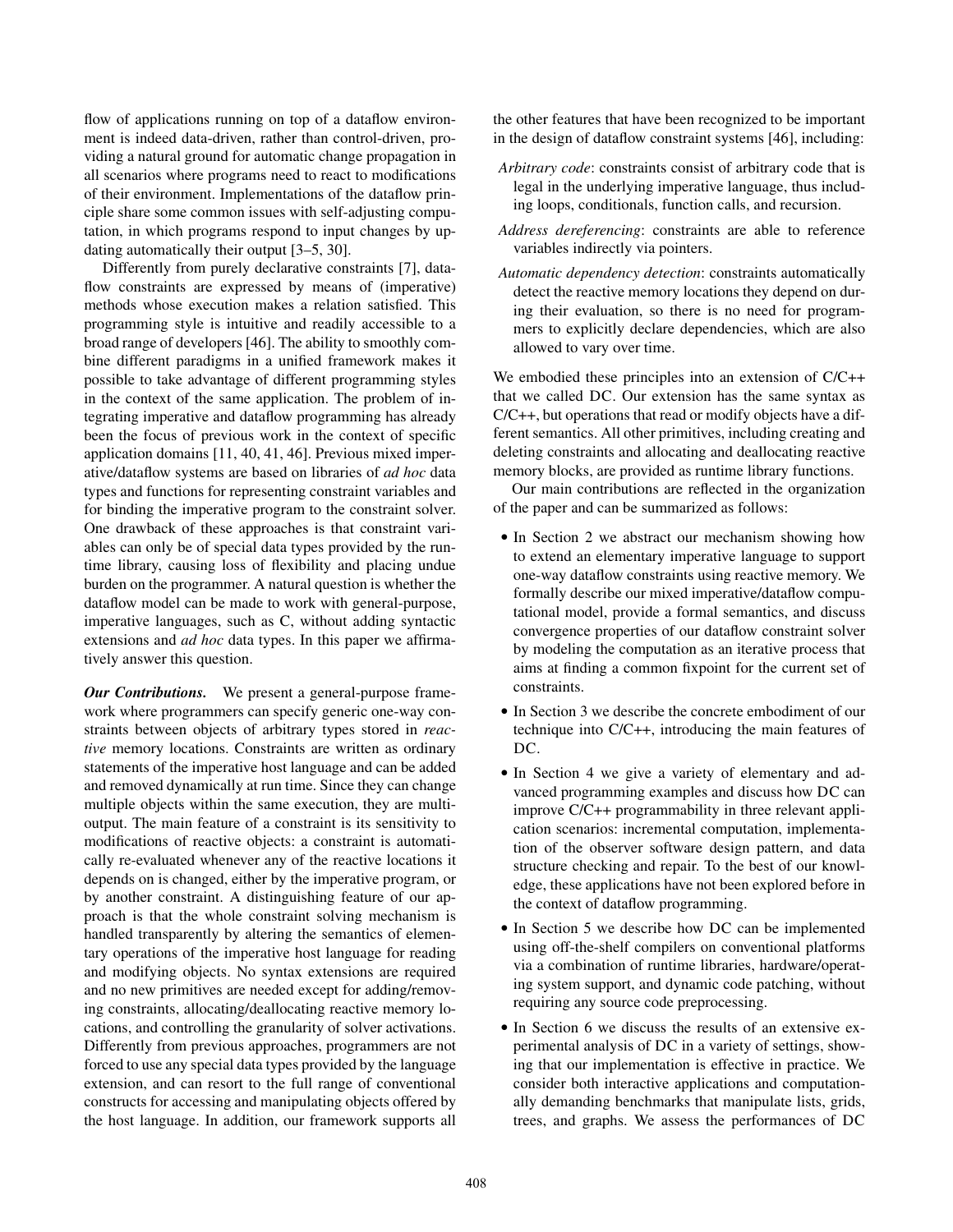against conventional C-based implementations as well as against competitors that can quickly react to input changes, i.e., *ad hoc* dynamic algorithms [20, 44], incremental solutions realized in CEAL [30] (a state-of-theart C-based framework for self-adjusting computation), and Qt's signal-slot implementation of the subject/observer communication mechanism [26].

Related work is discussed in Section 7 and directions for future research are sketched in Section 8. An extended version of this paper, including proofs and additional experiments, can be found in the accompanying technical report [23].

# 2. Abstract Model

To describe our approach, we consider an elementary imperative language and we show how to extend it to support one-way dataflow constraints. We start from WHILE [43], an extremely simple language of commands including a sublanguage of expressions. Although WHILE does not support many fundamental features of concrete imperative languages (including declarations, procedures, dynamic memory allocation, type checking, etc.), it provides all the building blocks for a formal description of our mechanism, abstracting away details irrelevant for our purposes. We discuss how to modify the semantics of WHILE to integrate a *dataflow constraint solver*. We call the extended language DWHILE. DWHILE is identical to WHILE except for a different semantics and additional primitives for adding/deleting constraints dynamically and for controlling the granularity of solver activations. As we will see in Section 3, these primitives can be supported in procedural languages as runtime library functions.

## 2.1 The DWHILE Language

The abstract syntax of DWHILE is shown in Figure 1. The language distinguishes between commands (i.e., statements)

and expressions. We use  $c, c_1, c_2$  as meta-variables ranging over the set of commands Comm, and e,  $e_1$ ,  $e_2$  as meta-variables ranging over the set of expressions Exp. Canonical forms of expressions are either storage locations  $\ell \in Loc$ , or storable values v over some arbitrary domain  $Val$ . Expressions can also be obtained by applying to sub-expressions any

| $e \in Exp ::= \ell \mid v \mid (e) \mid \dots$ |
|-------------------------------------------------|
| $c \in Comm ::=$                                |
| skip                                            |
| $\ell := e$                                     |
| $c_1$ : $c_2$                                   |
| if e then $c_1$ else $c_2$                      |
| while $e$ do $c$                                |
| newcons $c$                                     |
| delcons $c$                                     |
| begin at $c$ end at                             |

Figure 1. Abstract syntax of DWHILE.

primitive operations defined over domain  $Val$  (e.g., plus, minus, etc.). Commands include:

• Assignments of values to storage locations ( $\ell := e$ ). These commands are the basic state transformers.



Figure 2. Transitions between different execution modes.

- Constructs for sequencing, conditional execution, and iteration, with the usual meaning.
- Two new primitives, newcons and delcons, for adding and deleting constraints dynamically. Notice that a constraint in DWHILE is just an ordinary command.
- An atomic block construct, begin at c end at, that executes a command c atomically so that any constraint evaluation is deferred until the end of the block. This offers fine-grained control over solver activations.

In Section 3 we will show a direct application of the concepts developed in this section to the C/C++ programming languages.

## 2.2 Memory Model and Execution Modes

Our approach hinges upon two key notions: *reactive memory locations* and *constraints*. Reactive memory can be read and written just like ordinary memory. However, differently from ordinary memory:

- 1. If a constraint c reads a reactive memory location  $\ell$  during its execution, a dependency  $(\ell, c)$  of c from  $\ell$  is added to a set D of dependencies.
- 2. If the value stored in a reactive memory location  $\ell$  is changed, all constraints depending on  $\ell$  (i.e., all constraints c such that  $(\ell, c) \in D$  are automatically reexecuted.

Point 2 states that constraints are sensitive to modifications of the contents of the reactive memory. Point 1 shows how to maintain dynamically the set  $D$  of dependencies needed to trigger the appropriate constraints upon changes of reactive memory locations. We remark that re-evaluating a constraint c may completely change the set of its dependencies: prior to re-execution, all the old dependencies  $(-, c) \in D$  are discarded, and new dependencies are logged in D during the re-evaluation of c.

As shown in Figure 2, at any point in time the execution can be in one of three modes: *normal execution*, *constraint execution*, or *scheduling*. As we will see more formally later in this section, different instructions (such as reading a reactive memory location or assigning it with a value) may have different semantics depending on the current execution mode.

We assume *eager* constraint evaluation, i.e., out-of-date constraints are brought up-to-date as soon as possible. This choice is better suited to our framework and, as previous experience has shown, lazy and eager evaluators typically de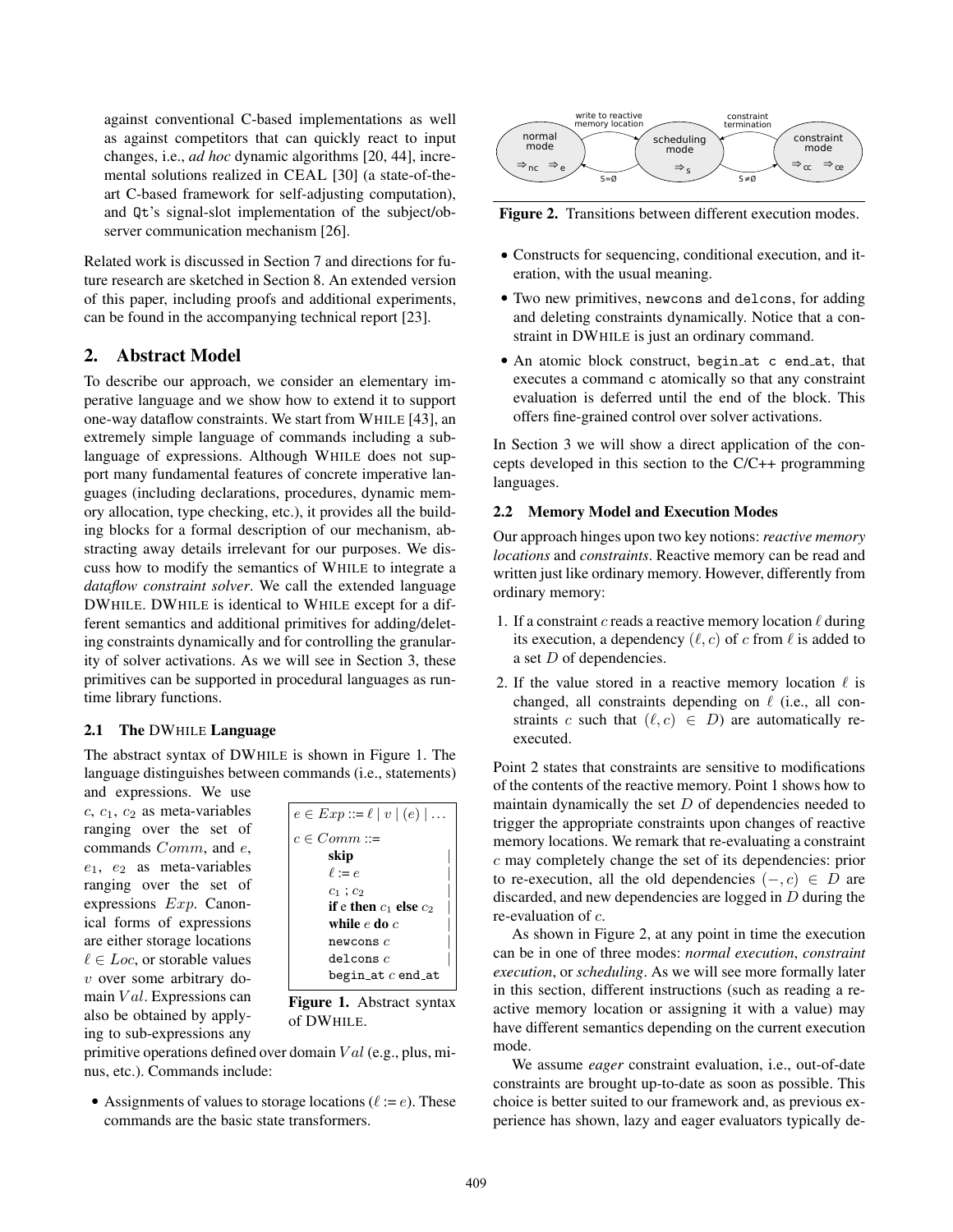liver comparable performance in practice [46]. Eager evaluation is achieved as follows. A scheduler maintains a data structure S containing constraints to be first executed or reevaluated. As an invariant property, S is guaranteed to be empty during normal execution. As soon as a reactive memory location  $\ell$  is written, the scheduler queries the set D of dependencies and adds to S all the constraints depending on  $\ell$ . These constraints are then run one-by-one in constraint execution mode, and new constraints may be added to S throughout this process. Whenever  $S$  becomes empty, normal execution is resumed.

An exception to eager evaluation is related to atomic blocks. The execution of an atomic block c is regarded as an uninterruptible operation: new constraints created during the evaluation of c are just added to S. When c terminates, for each reactive memory location  $\ell$  whose value has changed, all the constraints depending on  $\ell$  are also added to  $S$ , and the solver is eventually activated. Constraint executions are uninterruptible as well.

We remark that any scheduling mechanism may be used for selecting from  $S$  the next constraint to be evaluated: in this abstract model we rely on a function pick that implements any appropriate scheduling strategy.

#### 2.3 Configurations

Given a set X, we denote by  $2^X$  its power set. A configuration of our system is a six-tuple

 $(\rho, a, \sigma, D, S, c_{self}) \in \mathcal{R} \times \text{Bool} \times \Sigma \times \text{Dep} \times 2^{\text{Cons}} \times \text{Cons}$ 

where:

- R is a set of Boolean store attributes of the form  $\rho$ :  $Loc \rightarrow \{$  normal, reactive }, where function  $\rho \in \mathcal{R}$ specifies which memory locations are reactive.
- $a \in \{true, false\}$  is a Boolean flag that is true inside atomic blocks and is used for deferring solver activations.
- $\Sigma = {\sigma : Loc \rightarrow Val}$  is a set of stores mapping storage locations to storable values.
- $D \subseteq Loc \times Cons$  is a set of dependencies,  $Cons$  is a set of constraints, and  $Dep = 2^{Loc \times Cons}$ . A constraint can be any command in DWHILE, i.e.,  $Cons = Comm$ . We use different names for the sake of clarity.
- $S \subseteq Cons$  is the scheduling data structure.
- $\bullet$   $c_{self}$  is a meta-variable that denotes the *current* constraint (i.e., the constraint that is being evaluated) in constraint execution mode, and is undefined otherwise. If the scheduler were deterministic,  $c_{self}$  may be omitted from the configuration, but we do not make this assumption in this paper.

## 2.4 Operational Semantics

Most of the operational semantics of the DWHILE language can be directly derived from the standard semantics

of WHILE. The most interesting aspects of our extension include reading and writing the reactive memory, adding and deleting constraints, executing commands atomically, and defining the behavior of the scheduler and its interactions with the other execution modes. Rules for these aspects are given in Figure 4 and are discussed below.

Let  $\Rightarrow_e \subseteq (\Sigma \times Exp) \times Val$  and  $\Rightarrow_c \subseteq (\Sigma \times Comm) \times \Sigma$ be the standard big-step transition relations used in the operational semantics of the WHILE language [43]. Besides  $\Rightarrow_e$ and  $\Rightarrow_c$ , we use additional transition relations for expression evaluation in constraint mode ( $\Rightarrow_{ce}$ ), command execution in normal mode ( $\Rightarrow_{nc}$ ), command execution in constraint mode ( $\Rightarrow_{cc}$ ), and constraint solver execution in scheduling mode ( $\Rightarrow$ <sub>s</sub>), as defined in Figure 3. Notice that expression evaluation in normal mode can be carried on directly by means of transition relation  $\Rightarrow_e$  of WHILE. As discussed below, relation  $\Rightarrow_{ce}$  is obtained by appropriately modifying  $\Rightarrow$ <sub>e</sub>. Similarly, relations  $\Rightarrow$ <sub>nc</sub> and  $\Rightarrow$ <sub>cc</sub> are obtained by appropriately modifying  $\Rightarrow_c$ . All the rules not reported in Figure 4 can be derived in a straightforward way from the corresponding rules in the standard semantics of WHILE [43].

The evaluation of a DWHILE program is started by rule EVAL, which initializes the atomic flag  $a$  to false and both the scheduling queue  $S$  and the set  $D$  of dependencies to the empty set.

*Writing Memory.* Assigning an ordinary memory location in normal execution mode (rule ASGN-N1) just changes the store as in the usual semantics of WHILE. This is also the case when the new value of the location to be assigned equals its old value or inside an atomic block. Otherwise, if the location  $\ell$  to be assigned is reactive, the new value differs from the old one, and execution is outside atomic blocks (rule ASGN-N2), constraints depending on  $\ell$  are scheduled in  $S$  and are evaluated one-by-one. As we will see, the transition relation  $\Rightarrow_s$  guarantees S to be empty at the end of the constraint solving phase. In conformity with the atomic execution of constraints, assignment in constraint mode (rule ASGN-C) just resorts to ordinary assignment in WHILE for both normal and reactive locations. We will see in rule SOLVER-2, however, that constraints can be nevertheless scheduled by other constraints if their execution changes the contents of reactive memory locations.

*Reading Memory.* Reading an ordinary memory location in constraint execution mode (rule DEREF-C1) just evaluates the location to its value in the current store: this is specified by transition relation  $\Rightarrow_e$  of the WHILE semantics. If the location  $\ell$  to be read is reactive (rule DEREF-C2), a new dependency of the active constraint  $c_{self}$  from  $\ell$  is also added to the set  $D$  of dependencies.

*Executing Atomic Blocks.* To execute an atomic block in normal mode (rule BEGINEND-N2), the uninterruptible command  $c$  is first evaluated according to the rules defined by transition  $\Rightarrow_{nc}$ . If the content of some reactive loca-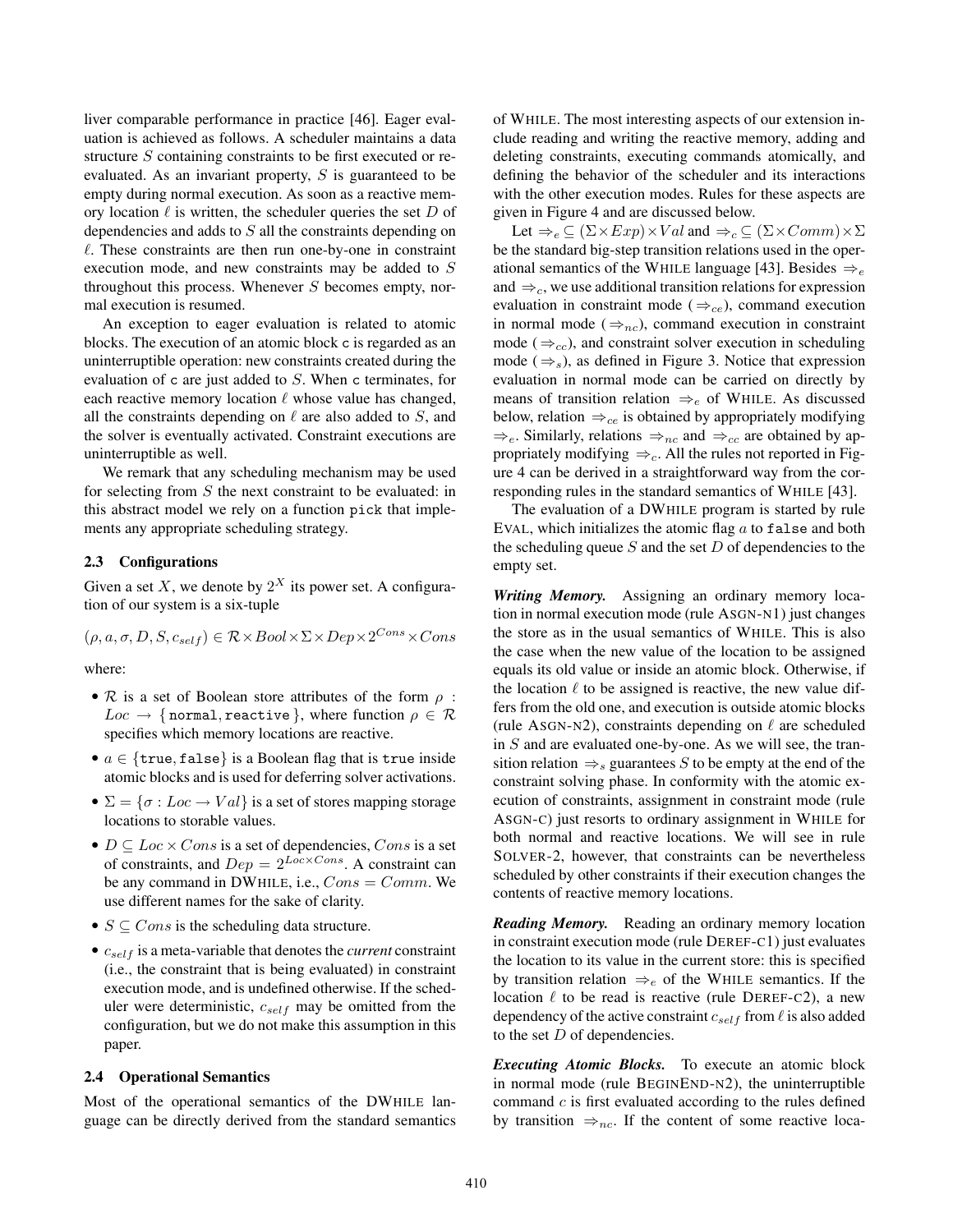| $\Rightarrow \subseteq (\mathcal{R} \times \Sigma \times Comm) \times \Sigma$                                                                          | $\langle \rho, \sigma, c \rangle \Rightarrow \sigma'$                                              |
|--------------------------------------------------------------------------------------------------------------------------------------------------------|----------------------------------------------------------------------------------------------------|
| $\Rightarrow_{ce} \subseteq (\mathcal{R} \times \Sigma \times Cons \times Dep \times Exp) \times (Dep \times Val)$                                     | $\langle \rho, \sigma, c_{self}, D, e \rangle \Rightarrow_{ce} \langle D', v \rangle$              |
| $\Rightarrow_{nc} \subseteq (\mathcal{R} \times Bool \times \Sigma \times Dep \times 2^{Cons} \times Comm) \times (\Sigma \times Dep \times 2^{Cons})$ | $\langle \rho, a, \sigma, D, S, c \rangle \Rightarrow_{nc} \langle \sigma', D', S' \rangle$        |
| $\Rightarrow_{cc} \subseteq (\mathcal{R} \times \Sigma \times Dep \times 2^{Cons} \times Cons \times Comm) \times (\Sigma \times Dep \times 2^{Cons})$ | $\langle \rho, \sigma, D, S, c_{self}, c \rangle \Rightarrow_{cc} \langle \sigma', D', S' \rangle$ |
| $\Rightarrow$ <sub>s</sub> $\subseteq (\mathcal{R} \times \Sigma \times Dep \times 2^{Cons}) \times (\Sigma \times Dep)$                               | $\langle \rho, \sigma, D, S \rangle \Rightarrow_s \langle \sigma', D' \rangle$                     |

Figure 3. Transition relations for DWHILE program evaluation ( $\Rightarrow$ ), expression evaluation in constraint mode ( $\Rightarrow_{ce}$ ), command execution in normal mode ( $\Rightarrow_{nc}$ ), command execution in constraint mode ( $\Rightarrow_{cc}$ ), and constraint solver execution in scheduling mode ( $\Rightarrow$ s).

| $\langle \rho, a, \sigma, D, S, c \rangle \Rightarrow_{nc} \langle \sigma', D', S \rangle$ where: $\begin{cases} a = \texttt{false} \\ D = \emptyset \\ S = \emptyset \end{cases}$                                                                                                                                                                                                                                                                          | $\langle \rho, \sigma, c_{self}, D, e \rangle \Rightarrow_{ce} \langle D', v \rangle \quad \sigma' = \sigma _{\ell \mapsto v}$<br>$\langle \rho, \sigma, D, S, c_{self}, \ell := e \rangle \Rightarrow_{cc} \langle \sigma', D', S \rangle$                                                                                         |  |  |  |  |  |  |
|-------------------------------------------------------------------------------------------------------------------------------------------------------------------------------------------------------------------------------------------------------------------------------------------------------------------------------------------------------------------------------------------------------------------------------------------------------------|-------------------------------------------------------------------------------------------------------------------------------------------------------------------------------------------------------------------------------------------------------------------------------------------------------------------------------------|--|--|--|--|--|--|
| (EVAL)                                                                                                                                                                                                                                                                                                                                                                                                                                                      | $(ASGN-C)$                                                                                                                                                                                                                                                                                                                          |  |  |  |  |  |  |
| $\frac{\sigma \vdash e \Rightarrow_e v \quad \sigma' = \sigma _{\ell \mapsto v}}{\langle \rho, a, \sigma, D, S, \ell := e \rangle \Rightarrow_{nc} \langle \sigma', D, S \rangle}$                                                                                                                                                                                                                                                                          | $S = \emptyset \quad S' = \{c \mid (\ell, c) \in D\}$<br>$\frac{\sigma \vdash e \Rightarrow_e v \quad \sigma' = \sigma _{\ell \mapsto v} \quad \langle \rho, \sigma', D, S' \rangle \Rightarrow_s \langle \sigma'', D' \rangle}{\langle \rho, a, \sigma, D, S, \ell := e \rangle \Rightarrow_{nc} \langle \sigma'', D', S \rangle}$ |  |  |  |  |  |  |
| if $\rho(\ell)$ = normal or $\sigma'(\ell) = \sigma(\ell)$ or $a = \text{true}$                                                                                                                                                                                                                                                                                                                                                                             | if $\rho(\ell)$ = reactive and $\sigma'(\ell) \neq \sigma(\ell)$ and $a = \mathtt{false}$                                                                                                                                                                                                                                           |  |  |  |  |  |  |
| $(ASGN-N1)$                                                                                                                                                                                                                                                                                                                                                                                                                                                 | $(ASGN-N2)$                                                                                                                                                                                                                                                                                                                         |  |  |  |  |  |  |
| $\overbrace{\langle \rho, \sigma, c_{self}, D, \ell \rangle \Rightarrow_{ce} \langle D, v \rangle}^{\sigma \ \vdash \ \ell \ \Rightarrow_{e} \ \ \vee \ \ } \quad \text{if } \rho(\ell) = \texttt{normal}$                                                                                                                                                                                                                                                  | $\frac{\sigma \vdash \ell \Rightarrow_e v \qquad D' = D \cup \{(\ell, c_{self})\}}{\langle \rho, \sigma, c_{self}, D, \ell \rangle \Rightarrow_{ce} \langle D', v \rangle}$<br>if $\rho(\ell)$ = reactive                                                                                                                           |  |  |  |  |  |  |
| $(DEREF-C1)$                                                                                                                                                                                                                                                                                                                                                                                                                                                | $(DEREF-C2)$                                                                                                                                                                                                                                                                                                                        |  |  |  |  |  |  |
| $\langle \rho, \sigma, D, S, c_{self}, c \rangle \Rightarrow_{cc} \langle \sigma', D', S' \rangle$                                                                                                                                                                                                                                                                                                                                                          | $\frac{\langle \rho, a, \sigma, D, S, c \rangle \Rightarrow_{nc} \langle \sigma', D, S' \rangle}{\langle \rho, a, \sigma, D, S, \text{begin-at } c \text{ end-at} \rangle \Rightarrow_{nc} \langle \sigma', D, S' \rangle} \text{ if } a = \text{true}$                                                                             |  |  |  |  |  |  |
| $\langle \rho, \sigma, D, S, c_{self}, \text{beginat } c \text{ end } \text{at } \rangle \Rightarrow_{cc} \langle \sigma', D', S' \rangle$                                                                                                                                                                                                                                                                                                                  |                                                                                                                                                                                                                                                                                                                                     |  |  |  |  |  |  |
| (BEGINEND-C)                                                                                                                                                                                                                                                                                                                                                                                                                                                | $(BEGINEND-N1)$                                                                                                                                                                                                                                                                                                                     |  |  |  |  |  |  |
| $S = \emptyset$ $a' = \text{true}$ $\langle \rho, a', \sigma, D, S, c \rangle \Rightarrow_{nc} \langle \sigma', D, S' \rangle$<br>$\frac{S'' = S' \cup \{c \mid (\ell, c) \in D \land \sigma(\ell) \neq \sigma'(\ell)\} \qquad \langle \rho, \sigma', D, S'' \rangle \Rightarrow_s \langle \sigma'', D' \rangle}{\langle \rho, a, \sigma, D, S, \text{begin} \text{at } c \text{ end } \text{at} \rangle \Rightarrow_{nc} \langle \sigma'', D', S \rangle}$ | if $a = false$                                                                                                                                                                                                                                                                                                                      |  |  |  |  |  |  |
|                                                                                                                                                                                                                                                                                                                                                                                                                                                             | (BEGINEND-N2)                                                                                                                                                                                                                                                                                                                       |  |  |  |  |  |  |
| $\frac{S = \emptyset \quad S' = \{c\} \quad \langle \rho, \sigma, D, S' \rangle \Rightarrow_s \langle \sigma', D' \rangle}{\langle \rho, a, \sigma, D, S, \text{neucons } c \rangle \Rightarrow_{nc} \langle \sigma', D', S \rangle} \text{ if } a = \texttt{false}$                                                                                                                                                                                        | $\frac{S' = S \cup \{c\}}{\langle \rho, a, \sigma, D, S, \text{neucons } \mathbf{c} \rangle \Rightarrow_{nc} \langle \sigma, D, S' \rangle}$<br>if $a = \text{true}$                                                                                                                                                                |  |  |  |  |  |  |
| $(NEWCons-N1)$                                                                                                                                                                                                                                                                                                                                                                                                                                              | $(NEWCons-N2)$                                                                                                                                                                                                                                                                                                                      |  |  |  |  |  |  |
| $\frac{D'=D\setminus\{(\ell,x)\in D\, \,x=c\}\quad S'=S\setminus\{c\}}{\langle \rho, a, \sigma, D, S, \text{delcons }\mathbf{c}\rangle \Rightarrow_{nc}\langle \sigma, D', S'\rangle}$                                                                                                                                                                                                                                                                      | $S' = S \cup \{c\}$                                                                                                                                                                                                                                                                                                                 |  |  |  |  |  |  |
|                                                                                                                                                                                                                                                                                                                                                                                                                                                             | $\overline{\langle \rho, \sigma, D, S, c_{self}, \text{newcons }\mathbf{c} \rangle \Rightarrow_{cc} \langle \sigma, D, S' \rangle}$                                                                                                                                                                                                 |  |  |  |  |  |  |
| $(DELCONS-N)$                                                                                                                                                                                                                                                                                                                                                                                                                                               | $(NEWCons-C)$                                                                                                                                                                                                                                                                                                                       |  |  |  |  |  |  |
| $D' = D \setminus \{(\ell, x) \in D \mid x = c\} \quad S' = S \setminus \{c\}$                                                                                                                                                                                                                                                                                                                                                                              | if $S = \emptyset$                                                                                                                                                                                                                                                                                                                  |  |  |  |  |  |  |
| $\langle \rho, \sigma, D, S, c_{self}, \text{deloens } c \rangle \Rightarrow_{cc} \langle \sigma, D', S' \rangle$                                                                                                                                                                                                                                                                                                                                           | $\langle \rho, \sigma, D, S \rangle \Rightarrow_s \langle \sigma, D \rangle$                                                                                                                                                                                                                                                        |  |  |  |  |  |  |
| (DELCONS-C)                                                                                                                                                                                                                                                                                                                                                                                                                                                 | $(SOLVER-1)$                                                                                                                                                                                                                                                                                                                        |  |  |  |  |  |  |
| $\overline{\langle\rho,\sigma,D',S\setminus\{c_{self}\},c_{self},c_{self}\rangle} \Rightarrow_{cc}\overline{\langle\sigma',D'',S'\rangle}$<br>$\langle \rho, \sigma', D'', S'' \rangle \Rightarrow_s \langle \sigma'', D''' \rangle$<br>$\langle \rho, \sigma, D, S \rangle \Rightarrow_s \langle \sigma'', D''' \rangle$                                                                                                                                   | where: $\begin{cases} c_{self} = \text{pick}(S) \\ D' = D \setminus \{(\ell, x) \in D \mid x = c_{self}\} \\ S'' = S' \cup \{c \mid (\ell, c) \in D'' \land \sigma(\ell) \neq \sigma'(\ell) \} \end{cases}$<br>if $S \neq \emptyset$                                                                                                |  |  |  |  |  |  |
|                                                                                                                                                                                                                                                                                                                                                                                                                                                             |                                                                                                                                                                                                                                                                                                                                     |  |  |  |  |  |  |

Figure 4. DWHILE program evaluation.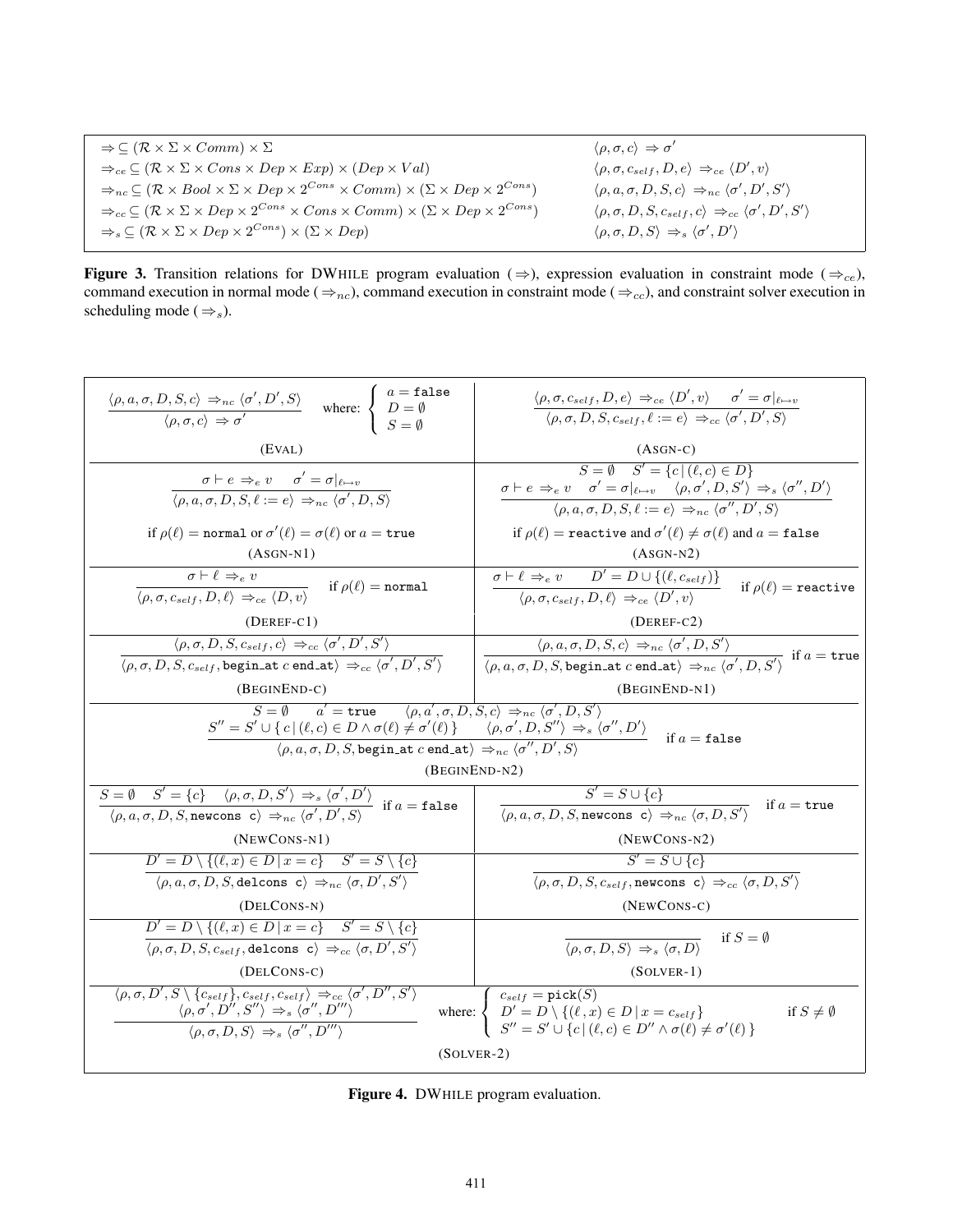tion changes due to the execution of  $c$ , the solver is then activated at the end of the block. The begin at / end at command has instead no effect when execution is already atomic, i.e., in constraint mode (rule BEGINEND-C) and inside atomic blocks (rule BEGINEND-N1), except for executing command c.

*Creating and Deleting Constraints.* In non-atomic normal execution mode, rule NEWCONS-N1 creates a new constraint and triggers its first execution as specified by  $\Rightarrow$ s. In atomic normal execution and in constraint mode, rules NEWCONS-N2 and NEWCONS-C simply add the constraint to the scheduling queue. Similarly, rules DELCONS-N and DELCONS-C remove the constraint from the scheduling queue and clean up its dependencies from D.

*Activating the Solver.* Rules SOLVER-1 and SOLVER-2 specify the behavior of the scheduler, which is started by rules ASGN-N2 and BEGINEND-N2. Rule SOLVER-1 defines the termination of the constraint solving phase: this phase ends only when there are no more constraints to be evaluated (i.e.,  $S = \emptyset$ ). Rule SOLVER-2 has an inductive definition. If S is not empty, function pick selects from S a new active constraint  $c_{self}$ , which is evaluated in constraint mode after removing from  $D$  its old dependencies. The final state  $(\sigma'')$  and dependencies  $(D''')$  are those obtained by applying the scheduler on the store  $\sigma'$  obtained after the execution of  $c_{self}$  and on a new set  $S''$  of constraints.  $S''$  is derived from  $\hat{S}$  by adding any new constraints  $(S')$  resulting from the execution of  $c_{self}$  along with the constraints depending on reactive memory locations whose content has been changed by  $c_{self}$ . The definition of  $S''$  guarantees that constraints can trigger other constraints (even themselves), even if each constraint execution is regarded as an atomic operation and is never interrupted by the scheduler.

#### 2.5 Convergence Properties

The approach we follow in our work consists of modeling dataflow constraint solving as an iterative process that aims at finding a common fixpoint for the current set of constraints. In our context, a fixpoint is a store that satisfies simultaneously all the relations between reactive memory locations specified by the constraints. As we will see in Section 2.6, this provides a unifying framework for solving dataflow constraint systems with both acyclic and cyclic dependencies. So far, we have assumed that the scheduling order of constraint executions is specified by a function pick given as a parameter of the solver. A natural question is whether there are any general properties of a set of constraints that let our solver terminate and converge to a common fixpoint independently of the scheduling strategy used by function pick.

We adapt the theory in [7, 17] to our framework, modeling constraint executions as the application of functions on stores: let  $f_c : \Sigma \to \Sigma$  be the function computed by a constraint  $c \in Cons$ , where  $f_c(\sigma) = \sigma'$  if  $\langle \sigma, c \rangle \Rightarrow_c \sigma'$ . A store

 $\sigma \in \Sigma$  is a FIXPOINT for  $f_c$  if  $f_c(\sigma) = \sigma$ . To simplify the discussion, in this section we assume that constraints only operate on reactive cells and focus our attention on stores where all locations are reactive. The definition of inflationary functions assumes that a partial ordering is defined on the set of stores Σ:

**DEFINITION 1** (INFLATIONARY FUNCTIONS). Let  $(\Sigma, \preceq)$  be *any* partial ordering *over the set of stores*  $\Sigma$  *and let*  $f$  :  $\Sigma \rightarrow \Sigma$  *be a function on*  $\Sigma$ *. We say that* f *is* inflationary *if*  $\sigma \preceq f(\sigma)$  *for all*  $\sigma \in \Sigma$ *.* 

A relevant property of partial orderings in our context is the *finite chain property*:

DEFINITION 2 (FINITE CHAIN PROPERTY). *A partial order* $ing(\Sigma, \preceq) over \Sigma satisfies the FINITE CHAIN PROPERTIES if ev$ *ery non-decreasing sequence of elements*  $\sigma_0 \preceq \sigma_1 \preceq \sigma_2 \preceq$ . . . *from* Σ *eventually stabilizes at some element* σ *in* Σ*, i.e., if there exists*  $j \geq 0$  *such that*  $\sigma_i = \sigma$  *for all*  $i \geq j$ *.* 

To describe the store modifications due to the execution of the solver, we use the notion of *iteration of functions* on stores. Let  $F = \{f_1, \ldots, f_n\}, \, \langle a_1, \ldots, a_k \rangle \in [1, n]^k,$ and  $\sigma \in \Sigma$  be a finite set of functions on  $\Sigma$ , a sequence of indices in  $[1, n]$ , and an initial store, respectively. An iteration of functions of F starting at  $\sigma$  is a sequence of stores  $\langle \sigma_0, \sigma_1, \sigma_2, \ldots \rangle$  where  $\sigma_0 = \sigma$  and  $\sigma_i = f_{a_i}(\sigma_{i-1})$ for  $i > 0$ . We say that function  $f_{a_i}$  is *activated* at step *i*. Iterations of functions that lead to a fixed point are called *regular*:

DEFINITION 3 (REGULAR FUNCTION ITERATION). *A function iteration*  $\langle \sigma_0, \sigma_1, \sigma_2, \ldots \rangle$  *is REGULAR if it satisfies the following property: for all*  $f \in F$  *and*  $i \geq 0$ *, if*  $\sigma_i$  *is not a fixpoint for* f, then f *is activated at some step*  $j > i$ .

Using arguments from Chapter 7 of [7], it can be proved that any regular iteration of inflationary functions starting at some initial store stabilizes in a finite number of steps to a common fixpoint. A relevant convergence property of our solver is the following:

THEOREM 1. Let  $C = \{c_1, \ldots, c_h\}$  be any set of constraints, let  $F = \{f_{c_1}, \ldots, f_{c_h}\}$  be the functions computed *by constraints in C, and let*  $(\Sigma, \preceq)$  *be any partial ordering over* Σ *satisfying the finite chain property. If functions in* F *are inflationary on*  $\Sigma$  *and*  $\{f \in F \mid f(\sigma) \neq \sigma\} \subseteq S \subseteq F$ , *then*  $\langle \rho, \sigma, D, S \rangle \Rightarrow_s \langle \sigma', D' \rangle$  *and*  $\sigma'$  *is a common fixpoint of the functions in* F *such that*  $\sigma \preceq \sigma'$ .

If functions in Theorem 1 are also *monotonic* (i.e.,  $\sigma \preceq \sigma'$ implies  $f(\sigma) \preceq f(\sigma')$  for all  $\sigma, \sigma' \in \Sigma$ ), then the solver always converges to the *least* common fixpoint [7], yielding deterministic results independently of the scheduling order.

## 2.6 Cyclic vs. Acyclic Systems of Constraints

It is possible to prove that the class of inflationary constraints discussed in Theorem 1 includes any program that can be de-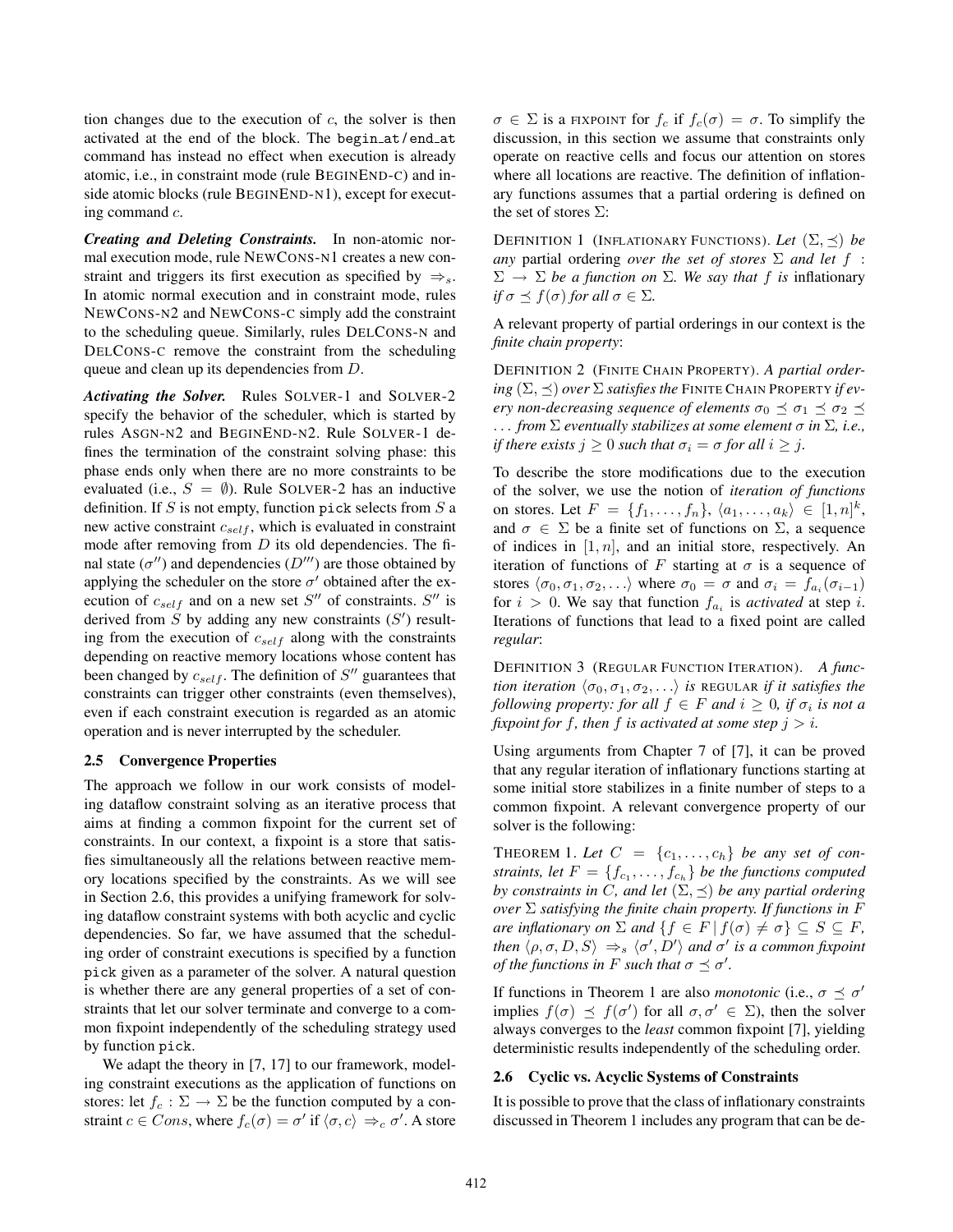| $insert(u, v, w)$ :<br>$E := E \cup \{(u, v)\}\$<br>$w(u, v) := w$          |  |
|-----------------------------------------------------------------------------|--|
| newcons( if $d[u] + w(u, v) < d[v]$ then $d[v] := d[u] + w(u, v)$ )         |  |
| $C_{11,11}$<br>decrease $(u, v, \delta)$ :<br>$w(u, v) := w(u, v) - \delta$ |  |

Figure 5. Incremental shortest path updates in a mixed imperative/dataflow style.

scribed in terms of an acyclic dataflow graph, such as computational circuits [6], non-circular attribute grammars [37], and spreadsheets [36]. Hence, if a system of constraints is acyclic, then our solver always converges to the correct result, without the need for programmers to prove any stabilization properties of their constraints. This is the most common case in many applications [6, 19, 34], and several efficient techniques can be adopted by constraint solvers to automatically detect cycles introduced by programming errors [46].

In addition to the acyclic case, our abstract machine can also handle the most general case of cyclic constraints embedded within an imperative program. This opens up the possibility to address problems that would not be solvable using acyclic dataflow graphs. We exemplify this concept by considering the well known algorithmic problem of maintaining distances in a graph subject to local changes to its nodes or edges. In the remainder of this section we show how to specify an incremental variant of the classical Bellman-Ford's single-source shortest path algorithm [8] in terms of a (possibly cyclic) system of one-way constraints. Compared to purely imperative specifications [20], the formulation of the incremental algorithm in our mixed imperative/dataflow framework is surprisingly simple and requires just a few lines of code.

*Example.* Let  $G = (V, E, w)$  be a directed graph with real edge weights  $w(u, v)$ , and let s be a source node in V. The *incremental shortest path problem* consists of updating the distances  $d[u]$  of all nodes  $u \in V$  from the source s after inserting any new edge in the graph, or decreasing the weight of any existing edge. To solve this problem in our framework, we keep edge weights and distances in reactive memory. Assuming to start from a graph with no edges, we initialize  $d[s] := 0$  and  $d[u] := +\infty$  for all  $u \neq s$ . The pseudocode of update operations that insert a new edge and decrease the weight of an existing edge by a positive amount  $\delta$  are shown in Figure 5. Operation insert $(u, v, w)$  adds edge  $(u, v)$  to the graph with weight w and creates a new constraint  $c_{uv}$  for the edge: cuv simply *relaxes* the edge if Bellman's inequality  $d[u] + w(u, v) > d[v]$  is violated [8]. The constraint is immediately executed after creation (see rule NEWCONS-N1 in Figure 4) and the three pairs  $(d[u], c_{uv}), (d[v], c_{uv})$ , and  $(w(u, v), c_{uv})$  are added to the set of dependencies D. Any later change to  $d[u]$ ,  $d[v]$  or  $w(u, v)$ , which may violate the inequality  $d[u] + w(u, v) \ge d[v]$ , will cause the re-execution of  $c_{uv}$ . Decreasing the weight of an existing edge  $(u, v)$  by any positive constant  $\delta$  with decrease $(u, v, \delta)$  can be done by just updating  $w(u, v)$ . In view of rule ASGN-N2 of Figure 4, the system reacts to the change and automatically reexecutes  $c_{uv}$  and any other affected constraints.

Using the machinery developed in Section 2.5 and suitably defining a partial order on  $\Sigma$  and an appropriate pick function, it can be proved that our solver finds a correct solution within the best known worst-case time bounds for the problem. In Section 6.3 we will analyze experimentally our constraint-based approach showing that in practice it can be orders of magnitude faster than recomputing from scratch, even when all weights are non-negative.

## 2.7 Glitch Avoidance

The performances of our solver depend on the ability to minimize *glitches* [15], i.e., redundant evaluations of constraints. In the case of acyclic systems, glitch freedom can be achieved by creating constraints in topological order and by letting the pick function return the least recently created/executed constraint. For cyclic systems, glitch avoidance is problem-specific, and relies on the definition of appropriate pick functions. In some cases, glitches may be entailed by algorithmic properties of the program at hand, and therefore may be unavoidable. For instance, glitches may arise in the shortest paths example discussed in Section 2.6 if multiple edge insertions are performed as a batch inside an atomic block. This is a consequence of the fact that each edge may be relaxed up to  $|V|$  times by Bellman-Ford's algorithm. Defining a pick function that guarantees the glitch freedom property in this situation would improve the long-standing  $O(|V| \cdot |E|)$  time bound of the shortest paths problem with arbitrary edge weights.

# 3. Embodiment into C/C++

In this section we show how to apply the concepts developed in Section 2 to the C and C++ languages, deriving an extension that we call DC. DC has exactly the same syntax as C/C++, but operations that read or modify objects have a different semantics. All other primitives, including creating/deleting constraints, allocating/deallocating reactive objects, and opening/closing atomic blocks, are provided as runtime library functions<sup>1</sup> (see Figure 6).

*Reactive Memory Allocation.* Similarly to other automatic change propagation approaches (e.g., [5, 41]), in DC all objects allocated statically or dynamically are non-reactive by default. Reactive locations are allocated dynamically using library functions rmalloc and rfree, which work just like malloc and free, but on a separate heap.

<sup>&</sup>lt;sup>1</sup>A detailed documentation of the DC application programming interface, including stricter library naming conventions and several additional features not covered in this paper, is available at the URL: http://www.dis.uniroma1.it/~demetres/dc/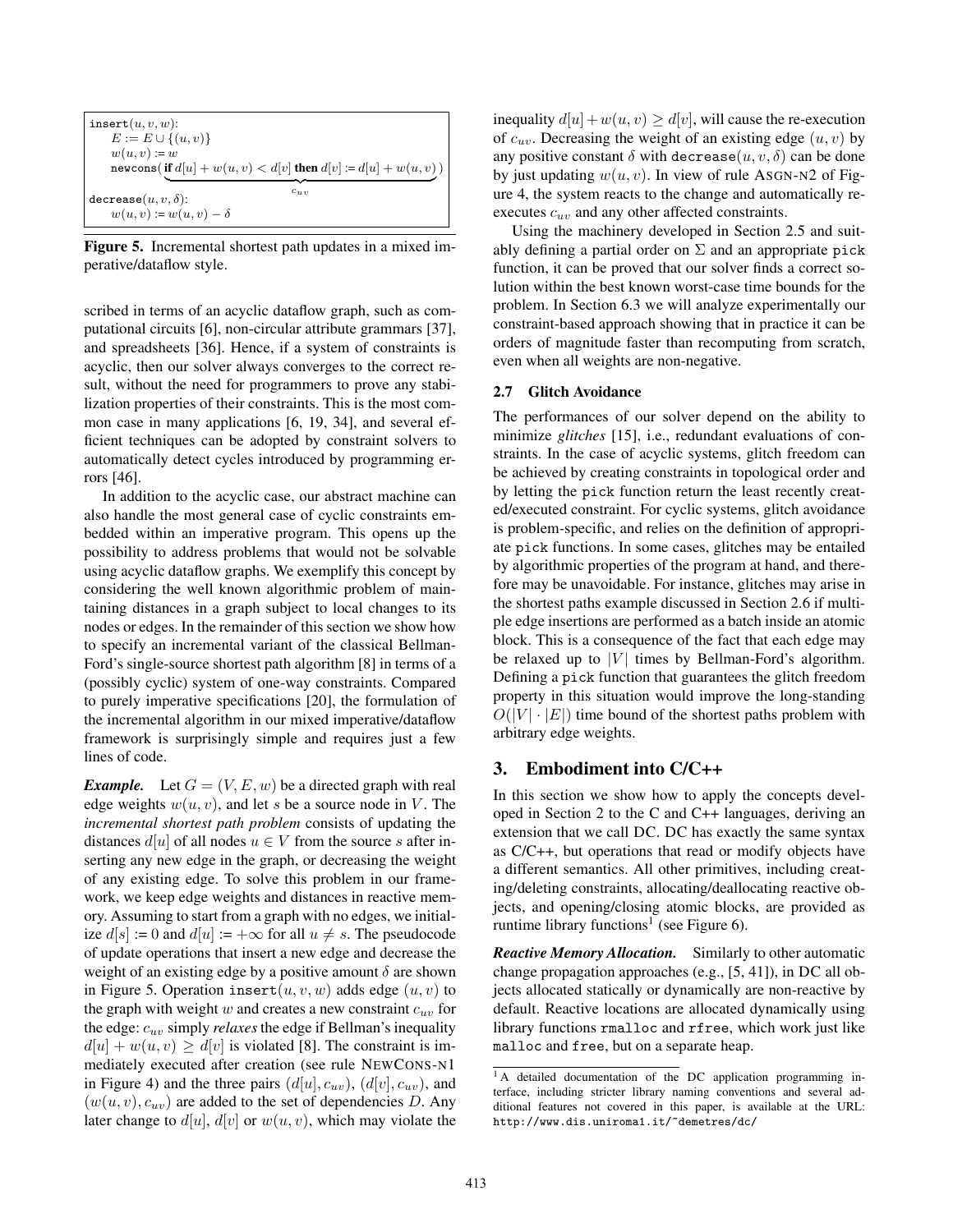```
typedef void (*cons_t)(void*);
int newcons(cons t cons, void* param);
void delcons(int cons_id);
void* rmalloc(size_t size);
void rfree(void* ptr);
void begin_at();
void end_at();
void arm_final(int cons_id, cons_t final);
void set_comp(int (*comp)(void*, void*));
```
Figure 6. Main functions of the DC language extension.

*Opening and Closing Atomic Blocks.* Atomic blocks are supported in DC using two library functions begin at and end at. Calling begin at opens an atomic block, which should be closed with a matching call to end\_at. Nested atomic blocks are allowed, and are handled using a counter of nesting levels so that the solver is only resumed at the end of the outer block, processing any pending constraints that need to be first executed or brought up to date as a result of the block's execution.

*Creating and Deleting Constraints.* For the sake of simplicity, in Section 2 constraints have been modeled as ordinary statements. DC takes a more flexible approach: constraints are specified as closures formed by a function that carries out the computation and a user-defined parameter to be passed to the function. Different constraints may therefore share the same function code, but have different user-defined parameters. New constraint instances can be created by calling newcons, which takes as parameters a pointer cons to a function and a user-defined parameter param. When invoked in non-atomic normal execution mode, newcons executes immediately function cons with parameter param, and logs all dependencies between the created constraint and the reactive locations read during the execution. If a constraint is created inside an atomic block (or inside another constraint), its first evaluation is deferred until the end of the execution of the current block (or constraint). All subsequent re-executions of the constraint triggered by modifications of the reactive cells it depends on will be performed with the same value of param specified at the creation time. newcons returns a unique id for the created constraint, which can be passed to delcons.

*Reading and Modifying Objects.* Reading and modifying objects in reactive memory can be done in DC by evaluating ordinary C/C++ expressions. We remark that no syntax extensions or explicit macro/function invocations are required.

*Customizing the Scheduler.* Differently from other approaches [41], DC allows programmers to customize the execution order of scheduled constraints. While the default pick function of DC (which gives higher priority to least recently executed constraints) works just fine in practice for a large class of problems (see Section 6), the ability to replace it can play an important role for some specific problems. DC provides a function set comp that installs a

| struct robject {<br>void* operator new(size_t size) { return rmalloc(size); }<br>void operator delete(void* ptr) { rfree(ptr); }<br>}; |
|----------------------------------------------------------------------------------------------------------------------------------------|
| static void con_h(void*), fin_h(void*);                                                                                                |
| class rcons f                                                                                                                          |
| int id:                                                                                                                                |
| public:                                                                                                                                |
| virtual void cons() = $0$ ;                                                                                                            |
| virtual void final() {}                                                                                                                |
| $rcons() \{ id = -1; \}$                                                                                                               |
| $\text{`rcons() } \{ \text{ disable(); } \}$                                                                                           |
| void enable() { if (id == -1) id = newcons(con_h, this); }                                                                             |
| void disable() { if (id != -1) { delcons(id); id = -1; } }                                                                             |
| void $arm_final()$ { if (id != -1) $arm_final(id, fin_h);$ }                                                                           |
| void unarm_final() { if (id != $-1$ ) arm_final(id, NULL);                                                                             |
| };                                                                                                                                     |
| void con_h(void* p) { $((rcons*)p)$ ->cons(); }<br>void fin_h(void* p) { $((rcons*)p)$ ->final(); }                                    |

Figure 7. C++ wrapping of DC primitives.

user-defined comparator to determine the relative priority of two constraints. The comparator receives as arguments the user-defined parameters associated with the constraints to be compared.

*Final Handlers.* An additional feature of DC, built on top of the core constraint handling mechanisms described in Section 4, is the ability to perform some finalization operations only when the results of constraint evaluations are stable, i.e., when the solver has found a common fixpoint. For instance, a constraint computing the attribute of a widget in a graphic user interface may also update the screen by calling drawing primitives of the GUI toolkit: if a redrawing occurs at each constraint execution, this may cause unnecessary screen updates and flickering effects. Another usage example of this feature will be given in Section 4.3.

DC allows users to specify portions of code for a constraint to be executed as final actions just before resuming the underlying imperative program interrupted by the solver activation. This can be done by calling function arm final during constraint solving: the operation schedules a *final handler* to be executed at the end of the current solving session. The function takes as parameters a constraint id and a pointer to a final handler, or NULL to cancel a previous request. A final handler receives the same parameter as the constraint it is associated to, but no dependencies from reactive locations are logged during its execution. All final handlers are executed in normal execution mode inside an atomic block.

*C++ Wrapping of* DC *Primitives.* The examples in the remainder of this paper are based on a simple C++ wrapping of the DC primitives, shown in Figure 7. We abstract the concepts of reactive object and constraint using two classes: robject and rcons. The former is a base class for objects stored in reactive memory. This is achieved by overloading the new and delete operators in terms of the corresponding DC primitives rmalloc and rfree, so that all member variables of the object are reactive. Class rcons is a virtual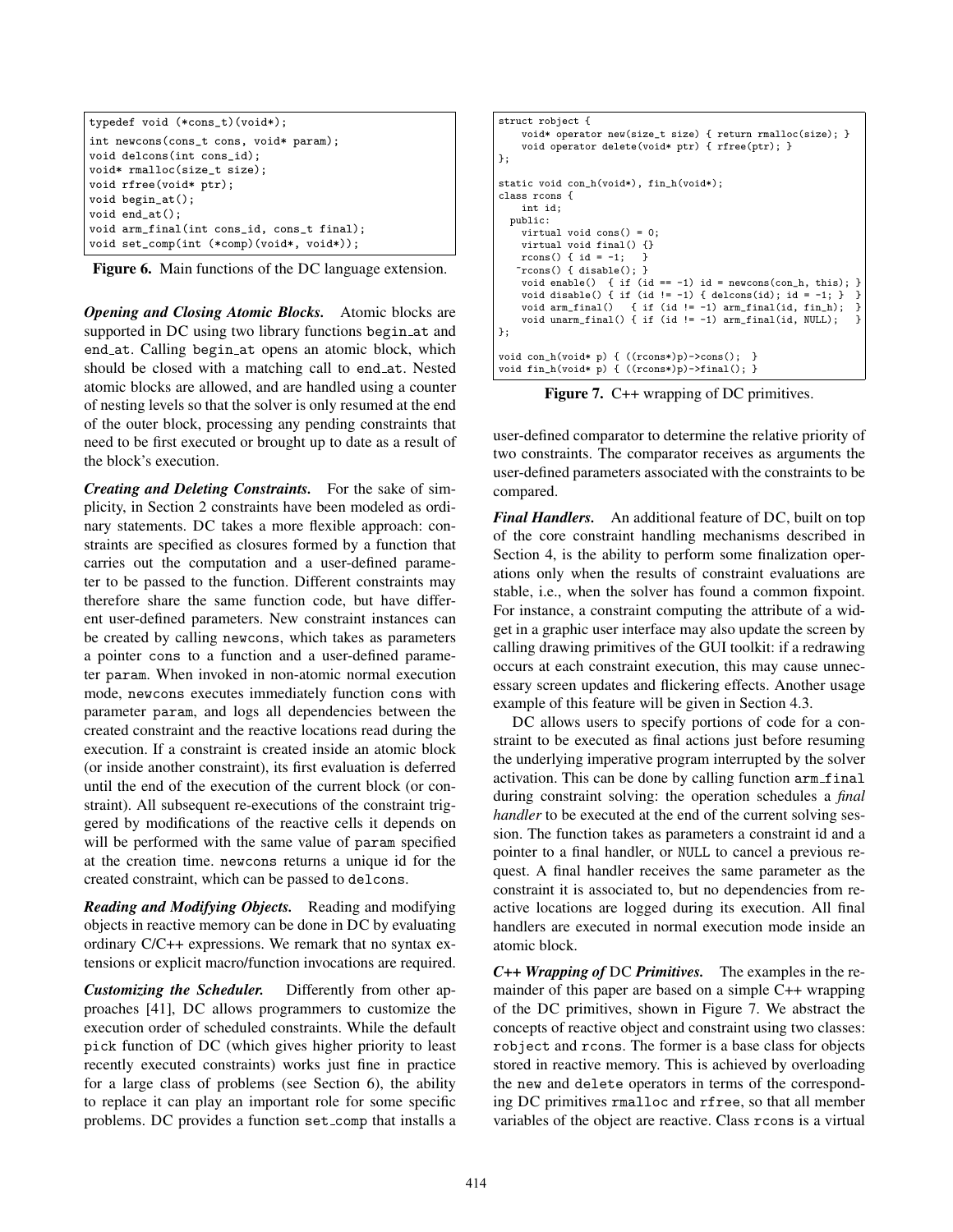base class for objects representing dataflow constraints. The class provides a pure virtual function called cons, to be defined in subclasses, which provides the user code for a constraint. An additional empty final function can be optionally overridden in subclasses to define the finalization code for a constraint. The class also provides functions enable and disable to activate/deactivate the constraint associated with the object, and functions arm\_final and unarm\_final to schedule/unschedule the execution of final handlers.

# 4. Applications and Programming Examples

In this section, we discuss how DC can improve C/C++ programmability in three relevant application scenarios. To the best of our knowledge, these applications have not been explored before in the context of dataflow programming. All the code we show is real.

## 4.1 Incremental Computation

In many applications, input data is subject to continuous updates that need to be processed efficiently. For instance, in a networking scenario, routers must react quickly to link failures by updating routing tables in order to minimize communication delays. When the input is subject to small changes, a program may incrementally fix only the portion of the output affected by the update, without having to recompute the entire solution from scratch. For many problems, efficient *ad hoc* algorithms are known that can update the output asymptotically faster that recomputing from scratch, delivering in practice speedups of several orders of magnitude [19, 21]. Such dynamic algorithms, however, are typically difficult to design and implement, even for problems that are easy to be solved from-scratch. A language-centric approach, which was extensively explored in both functional and imperative programming languages, consists of automatically turning a conventional static algorithm into an incremental one, by selectively recomputing the portions of a computation affected by an update of the input. This powerful technique, known as self-adjusting computation [3, 5], provides a principled way of deriving efficient incremental code for several problems. We now show that dataflow constraints can provide an effective alternative for specifying incremental programs. Later in this section we discuss differences and similarities of the two approaches.

*Example.* To put our approach into the perspective of previous work on self-adjusting computation, we revisit the problem of incremental re-evaluation of binary expression trees discussed in [30]. This problem is a special case of the circuit evaluation: input values are stored at the leaves and the value of each internal node is determined by applying a binary operator (e.g., sum or product) on the values of its children. The final result of the evaluation is stored at the root. We start from the conventional node structure that a programmer would use for a binary expression tree, containing the type of the operation computed at the node (only rel-

```
template<typename T> struct node : robject, rcons {
    enum op_t { SUM, PROD };
    T val;
    op_t op;
    node *left, *right;<br>node(T v): val(v)
                 val(v), left(NULL), right(NULL) { enable(); }
    node(op_t o): op(o), left(NULL), right(NULL) { enable(); }
    void cons() {
        if (left == NULL || right == NULL) return;
        switch (op) {
            case SUM: val = left->val + right->val; break;
            case PROD: val = left->val * right->val; break;
        }
   }
};
```
Figure 8. Incremental evaluation of expression trees.

evant for internal nodes), the node's value, and the pointers to the subtrees. Our DC-based solution (see Figure 8) simply extends the node declaration by letting it inherit from classes robject and rcons, and by providing the code of a constraint that computes the value of the node in terms of the values stored at its children. Everything else is exactly what the programmer would have done anyway to build the input data structure. An expression tree can be constructed by just creating nodes and connecting them in the usual way:

```
node<int> *root = new node<int>(node<int>::SUM);
root->left = new node\langle int \rangle(10);
root->right = new node<int>(node<int>::PROD);
root->right->left = new node<int>(2);
root->right->right = new node<int>(6);
```
The example above creates the tree shown in Figure 9 (left). Since all fields of the node are reactive and each node is equipped with a constraint that computes its value, at any time during the tree construction, root->value contains the correct result of the expression evaluation. We remark that this value not only is given for free without the need to compute it explicitly by traversing the tree, but is also updated automatically after any change of the tree. For instance, changing the value of the rightmost leaf with root->right->right->val = 3 triggers the propagation chain shown in Figure 9 (right). Other possible updates that would be automatically propagated include changing the operation type of a node or even adding/removing entire subtrees. Notice that a single change to a node may trigger the re-execution of the constraints attached to all its ancestors, so the total worst-case time per update is  $O(h)$ , where  $h$  is the height of the tree. For a balanced expression tree, this is exponentially faster than recomputing from scratch. If a batch of changes are to be performed and only the final value of the tree is of interest, performance can be improved by grouping updates with begin at() and end at() so that the re-execution of constraints is deferred until the end of the batch, e.g.:

| $begintexttt{b}$                        | // put the solver to sleep                                      |
|-----------------------------------------|-----------------------------------------------------------------|
|                                         | root->op = node <int>::SUM; // change node operation type</int> |
| delete root->right->left // delete leaf |                                                                 |
| $\cdots$                                | // $etc$                                                        |
| $end_at()$ ;                            | // wake up the solver                                           |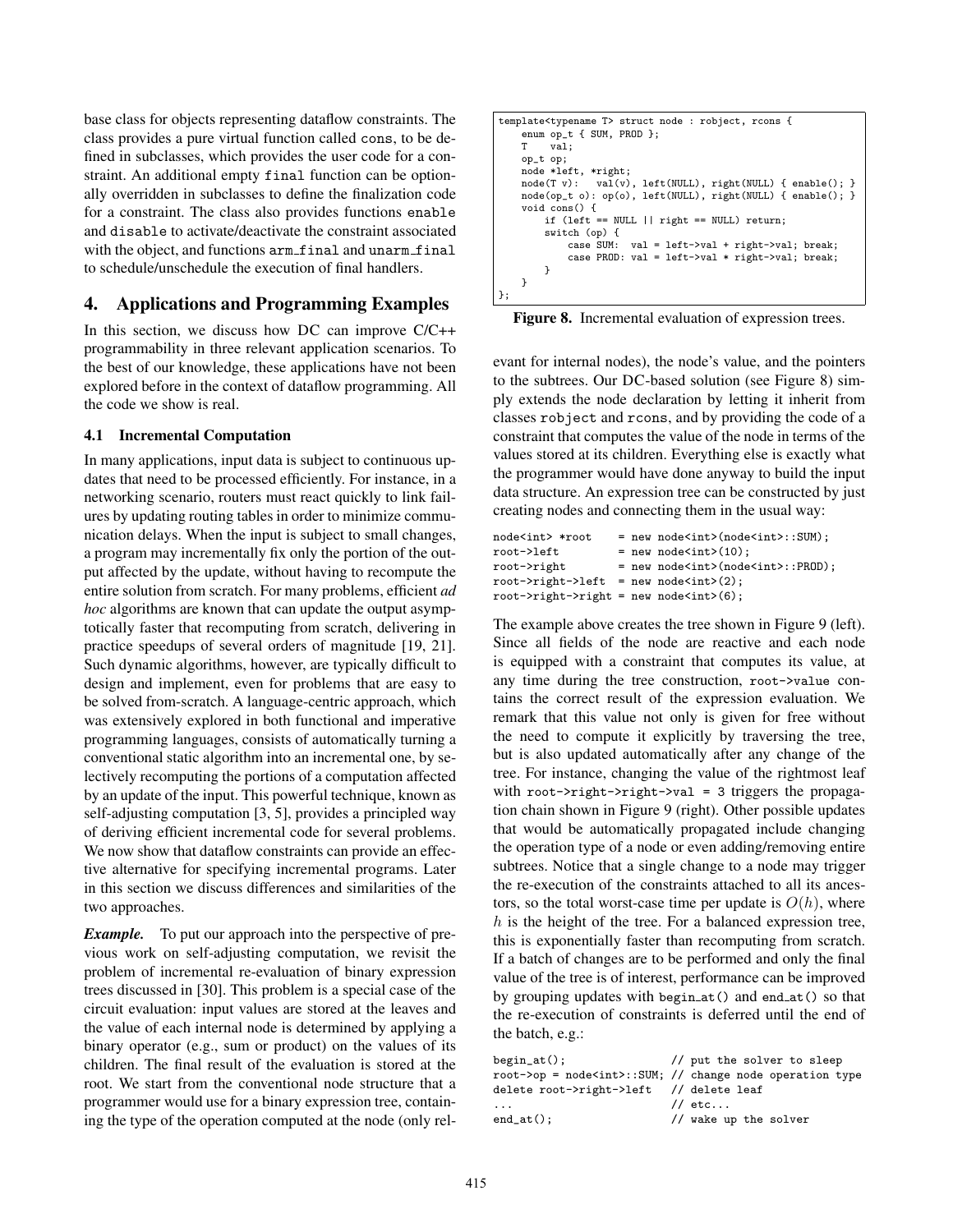

Figure 9. Reactive expression tree (left) and change propagation chain after a leaf value update (right).

*Discussion.* DC and imperative self-adjusting computation languages such as CEAL [30] share the basic idea of change propagation, and reactive memory is very similar to CEAL's modifiables. However, the two approaches differ in a number of important aspects. In CEAL, the solution is initially computed by a core component and later updated by a *mutator*, which performs changes to the input. In DC there is no explicit distinction between an initial run and a sequence of updates, and in particular there is no static algorithm that is automatically dynamized. Instead, programmers explicitly break down the solution of a complex problem into a collection of reactive code fragments that locally update small portions of the program state as a function of other portions. This implies a paradigm shift that may be less straightforward for the average programmer than writing static algorithms, but it can make it easier to exploit specific properties of the problem at hand, which can be crucial for coding algorithms provably faster than recomputing from scratch.

## 4.2 Implementing the Observer Design Pattern

As a second example, we show how the reactive nature of our framework can be naturally exploited to implement the observer software design pattern. A common issue arising from partitioning a system into a collection of cooperating software modules is the need to maintain consistency between related objects. In general, a tight coupling of the involved software components is not desirable, as it would reduce their reusability. For example, graphical user interface toolkits almost invariably separate presentational aspects from the underlying application data management, allowing data processing and data presentation modules to be reused independently. The *observer software design pattern* [14] answers the above concerns by defining one-tomany dependencies between objects so that when one object (the *subject*) changes state, all its dependents (the *observers*) are automatically notified. A key aspect is that subjects send out notifications of their change of state, without having to know who their observers are, while any number of observers can be subscribed to receive these notifications (subjects and observers are therefore not tightly coupled). A widely deployed embodiment of this pattern is provided by the Qt application development framework [26].

Qt is based on a signal-slot communication mechanism: a signal is emitted when a particular event occurs, whereas a slot is a function that is called in response to a particular signal. An object acting as a subject emits signals in response to changes of its state by explicitly calling a special member function designated as a signal. Observers and subjects can be explicitly connected so that any signal emitted by a subject triggers the invocation of one or more observer slots. Programmers can connect as many signals as they want to a single slot, and a signal can be connected to as many slots as they need. Since the connection is set up externally after creating the objects, this approach allows objects to be unaware of the existence of each other, enhancing information encapsulation and reuse of software components. Subjects and observers can be created in Qt as instances of the QObject base class. Qt's signal-slot infrastructure hinges upon an extension of the C++ language with three new keywords: signal and slot, to designate functions as signals or slots, and emit, to generate signals.

*A Minimal Example:* Qt *vs.* DC*.* To illustrate the concepts discussed above and compare Qt and DC as tools for implementing the observer pattern, we consider a minimal example excerpted from the Qt 4.6 reference documentation. The goal is to set up a program in which two counter variables a and b are connected together so that the value of b is automatically kept consistent with the value of a. The example starts with the simple declaration shown in Figure 10(a) (all except the framed box), which encapsulates the counter into an object with member functions value/setValue for accessing/modifying it. Figure 10(b) shows how the Counter class can be modified in Qt so that counter modifications can be automatically propagated to other objects as prescribed by the observer pattern. First of all, the class inherits from Qt's QObject base class and starts with the Q OBJECT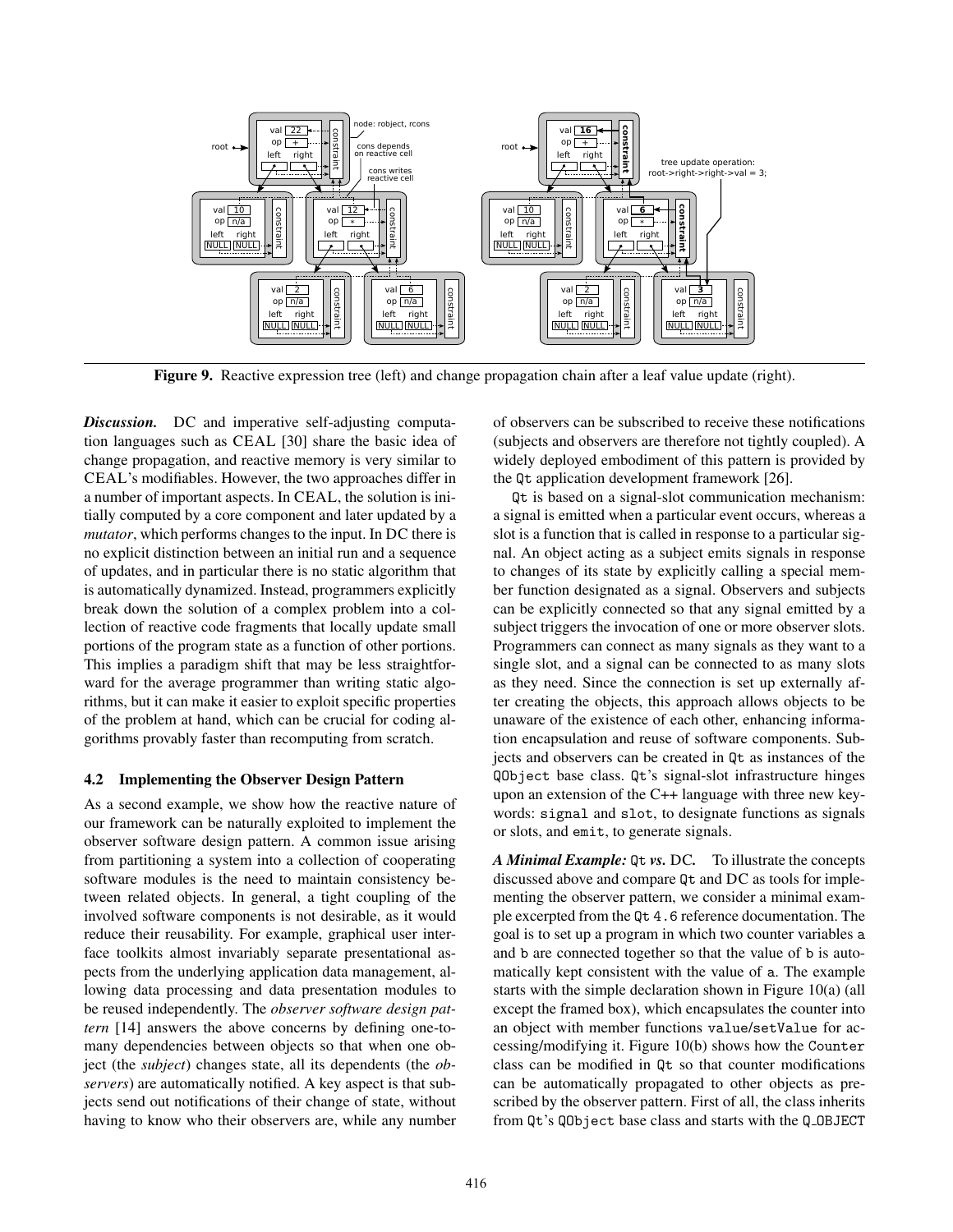```
class Counter : public robject
  public:
    Counter() \{ m_value = 0; \}int value() const { return m_value; }
    void setValue(int value) { m_value = value; }
  private:
    int m_value;
};
 (a) A counter class and its DC observer pattern version (framed box).
class Counter : public QObject {
    Q_OBJECT
  public:
    Counter() { m_value = 0; }
    int value() const { return m_value; }
  public slots:
    void setValue(int value);
  signals:
    void valueChanged(int newValue);
  private:
    int m_value;
};
void Counter::setValue(int value) {
    if (value != m_value) {
        m value = value:
        emit valueChanged(value);
    }
}
        (b) Qt observer pattern version of the counter class.
```
Figure 10. Observer pattern example excerpted from the Qt 4.6 reference documentation: DC vs. Qt implementation.

macro. Function setValue is declared as a slot and it is augmented by calling explicitly the valueChanged signal with the emit keyword every time an actual change occurs. Since Qt Counter objects contain both signal and slot functions they can act both as subjects and as observers. The following code snippet shows how two counters can be created and connected so that each change to the former triggers a change of the latter:

```
Counter *a = new Counter, *b = new Counter;
QObject::connect(a, SIGNAL(valueChanged(int)),
                b, SLOT(setValue(int)));
a->setValue(12); // a->value() == 12, b->value() == 12
b->setValue(48); // a->value() == 12, b->value() == 48
```
The QObject::connect call installs a connection between counters a and b: every time emit valueChanged(value) is issued by a with a given actual parameter, setValue(int value) is automatically invoked on b with the same parameter. Therefore, the call a->setValue(12) has as a sideeffect that the value of b is also set to 12. Conversely, the call b->setValue(48) entails no change of a as no connection exists from b to a.

The same result can be achieved in DC by just letting the Counter class of Figure 10(a) inherit from the robject base class of Figure 7. As a result, the m\_value member variable is stored in reactive memory. The prescribed connection between reactive counters can be enforced with a one-way dataflow constraint that simply assigns the value of b equal to the value of a:

```
Counter *a = new Counter, *b = new Counter;struct C : rcons {
    Counter *a, *b;
    C(C\text{counter } *a, \text{ Counter } *b): a(a), b(b) \text{ { enable(); }}void cons() { b->setValue(a->value()); }
\} c(a,b);
```
 $a$ ->setValue(12); //  $a$ ->value() == 12,  $b$ ->value() == 12 b->setValue(48); // a->value() == 12, b->value() == 48

We notice that the role of the QObject::connect of the Qt implementation is now played by a dataflow constraint, yielding exactly the same program behavior.

*Discussion.* The example above shows that DC's runtime system handles automatically a number of aspects that would have to be set up explicitly by the programmers using Qt's mechanism:

- there is no need to define slots and signals, relieving programmers from the burden of extending the definition of subject and observer classes with extra machinery (see Figure 10);
- only actual changes of an object's state trigger propagation events, so programmers do not have to make explicit checks such as in Counter::setValue's definition to prevent infinite looping in the case of cyclic connections (see Figure  $10(b)$ );
- DC does not require extensions of the language, and thus the code does not have to be preprocessed before being compiled.

We list below further points that make dataflow constraints a flexible framework for supporting some aspects of component programming, putting it into the perspective of mainstream embodiments of the observer pattern such as Qt:

- in DC, only subjects need to be reactive, while observers can be of any C++ class, even of third-party libraries distributed in binary code form. In Qt, third-party observers must be wrapped using classes equipped with slots that act as stubs;
- relations between Qt objects are specified by creating explicitly one-to-one signal-slot connections one at a time; a single DC constraint can enforce simultaneously any arbitrary set of many-to-many relations. Furthermore, as the input variables of a dataflow constraint are detected automatically, relations may change dynamically depending on the state of some objects;
- Qt signal-slot connections let subjects communicate copies of values to their observers; in contrast, DC constraints can compute the values received by the observers as an arbitrary function of the state of multiple subjects, encapsulating complex update semantics.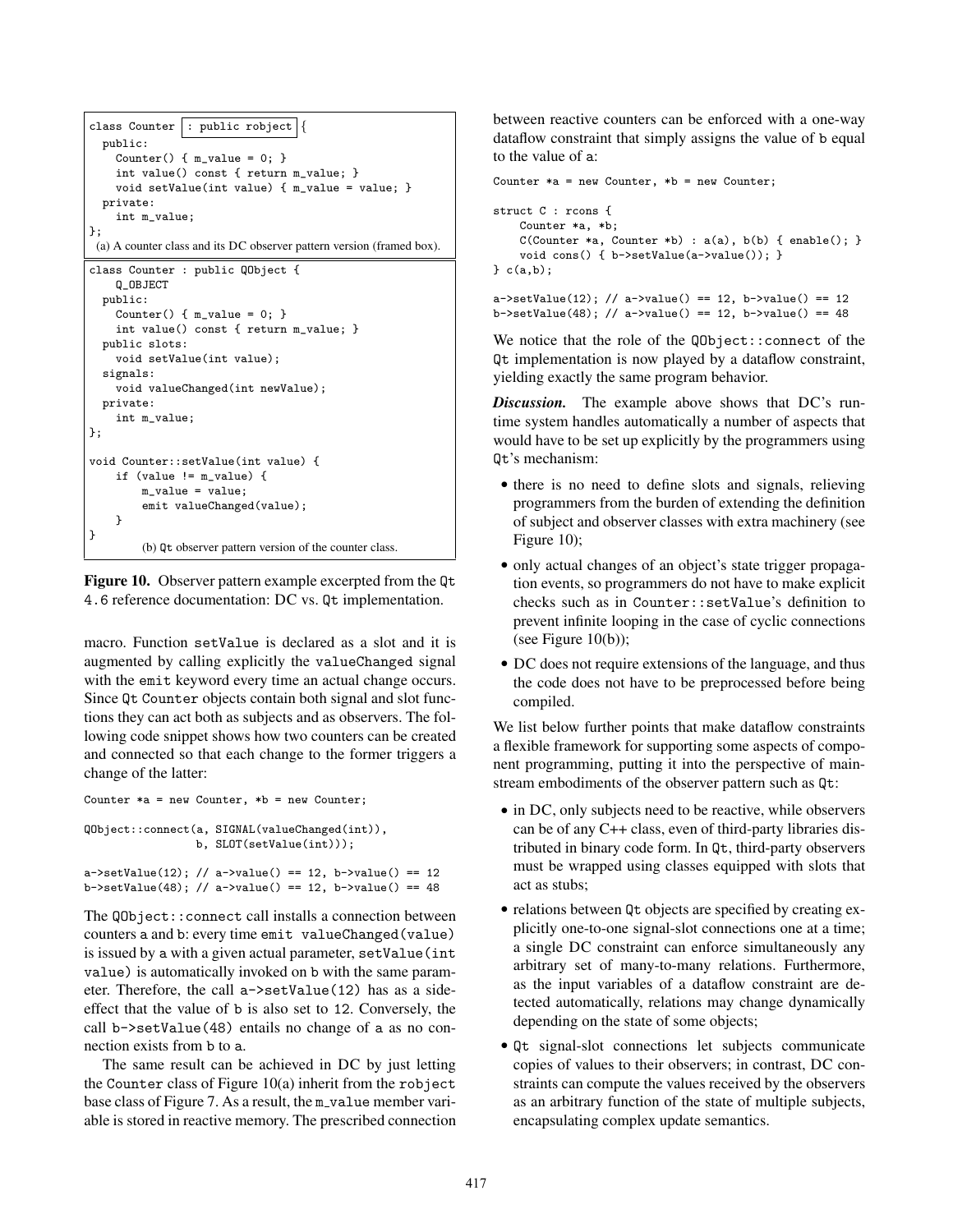```
0 template<class T, class N> class snode : public rcons {
 1 map<N**, snode<T,N>*> *m;
 2 N *head, **tail;
 3 snode *next;<br>4 int refc;
         int refc
 5 public:
 6 snode(N *h, N **t, map<N**, snode<T,N>*> *m)<br>7 m(m) head(h) tail(t) next(NUII) refo
 7 m(m), head(h), tail(t), next(NULL), refc(0) {<br>8 (*m)[\text{tail} = \text{this}:(*m)[tail] = this;
 9 enable();<br>10 }
1011 \text{r} \text{mode}() \{12\} \text{m} \text{-} \text{Peri}12 m->erase(tail);<br>13 if (next != NUL
             if (next != NULL && --next->refc == 0) delete next;
\begin{array}{ccc} 14 & & & \text{ } \\ 15 & & & \text{ } \text{ } \text{ } \end{array}void cons() {
16 snode<T,N>* cur_next;
17
18 if (*tail != NULL) {<br>19 typename map<N**
19 typename map<N**, snode<T,N>*>::iterator it = 20 m->find( \&(*tail)->next );
20 m->find(k(*tail)-\text{next});<br>21 if (it != m-\geqend())
21 if (it != m\text{-}\text{send}())<br>22 cur next = it-
22 cur_next = it->second;<br>23 else cur next = new snode<T
23 else cur_next = new snode<T,N>(*tail, 24
                                                      &(*tail)-\geq_{next}, m):
25 } else cur_next = NULL;
26
27 if (next != cur_next) {<br>28 if (next != NULL &&
                  if (next != NULL & x --next->refc == 0)
29 next->arm_final();<br>30 if (cur next != NULL &
30 if (cur_next != NULL & & cur_next->refc++ == 0)<br>31 cur next->unarm final():
31 cur_next->unarm_final();<br>32 next = cur_next;
                  next = cur next:
33 }<br>34 i
        if (head != NULL) T::watch(head);35 }
36 void final() { delete this; }
37 };
38 template<class T, class N> class watcher {
39 snode<T,N> *gen;
40 map<N**, snode<T,N>*> m;
41 public:
42 watcher(N** h) { gen = new snode<T,N>(NULL, h, &m); }
43 ~watcher() { delete gen; }
44 };
```
Figure 11. Data structure checking and repair: *list watcher*.

#### 4.3 Data Structure Checking and Repair

Long-living applications inevitably experience various forms of damage, often due to bugs in the program, which could lead to system crashes or wrong computational results. The ability of a program to perform automatic consistency checks and self-healing operations can greatly improve reliability in software development. One of the most common causes of faults is connected with different kinds of data structure corruptions, which can be mitigated using data structure repair techniques [24].

In this section, we show how dataflow constraints can be used to check and repair reactive data structures. We exemplify this concept by considering the simple problem of repairing a corrupt doubly-linked list [38]. We first show how to build a generic *list watcher*, which is able to detect any changes to a list and perform actions when modifications occur. This provides an advanced example of DC programming, where constraints are created and destroyed by other constraints. Differently from the expression trees of Section 4.1, where constraints are attributes of nodes, the



Figure 12. A reactive doubly-linked list, monitored by a *watcher*.

main challenge here is how to let the watched list be completely unaware of the watcher, while still maintaining automatically a constraint for each node. The complete code of the watcher is shown in Figure 11. The only assumption our watcher makes on list nodes to be monitored (of generic type N) is that they are reactive and contain a next field pointing to the successor. The main idea is to maintain a *shadow list* of constraints that mirrors the watched list (Figure 12). Shadow nodes are snode objects containing pointers to the monitored nodes (head) and to their next fields (tail). A special shadow generator node (gen) is associated to the reactive variable (list) holding the pointer to the first node of the input list. A lookup table (m) maintains a mapping from list nodes to the corresponding shadow nodes. The heart of the watcher is the constraint associated with shadow nodes (lines 15–35). It first checks if the successor of the monitored node, if any, is already mapped to a shadow node (lines 18– 21). If not, it creates a new shadow node (line 23). Lines 27–33 handle the case where the successor of the shadow node has changed and its next field has to be updated. Line 34 calls a user-defined watch function (provided by template parameter T), which performs any desired checks and repairs for an input list node. To dispose of shadow nodes when the corresponding nodes are disconnected from the list, we use a simple reference counting technique, deferring to a final handler the task of deallocating dead shadow nodes (line 36).

The following code snippet shows how to create a simple repairer for a doubly-linked list based on the watcher of Figure 11:

```
struct node : robject { int val; node *next, *prev; };
```

```
struct myrepairer {
    static void watch(node* x) {
        // check
        if (x->next != NULL && x != x->next->prev)
            // repair
            x->next->prev = x;
   }
```
};

// create reactive list head and repairer node\*\* list =  $\dots;$ watcher<myrepairer,node> rep(list);

```
// manipulate the list
...
```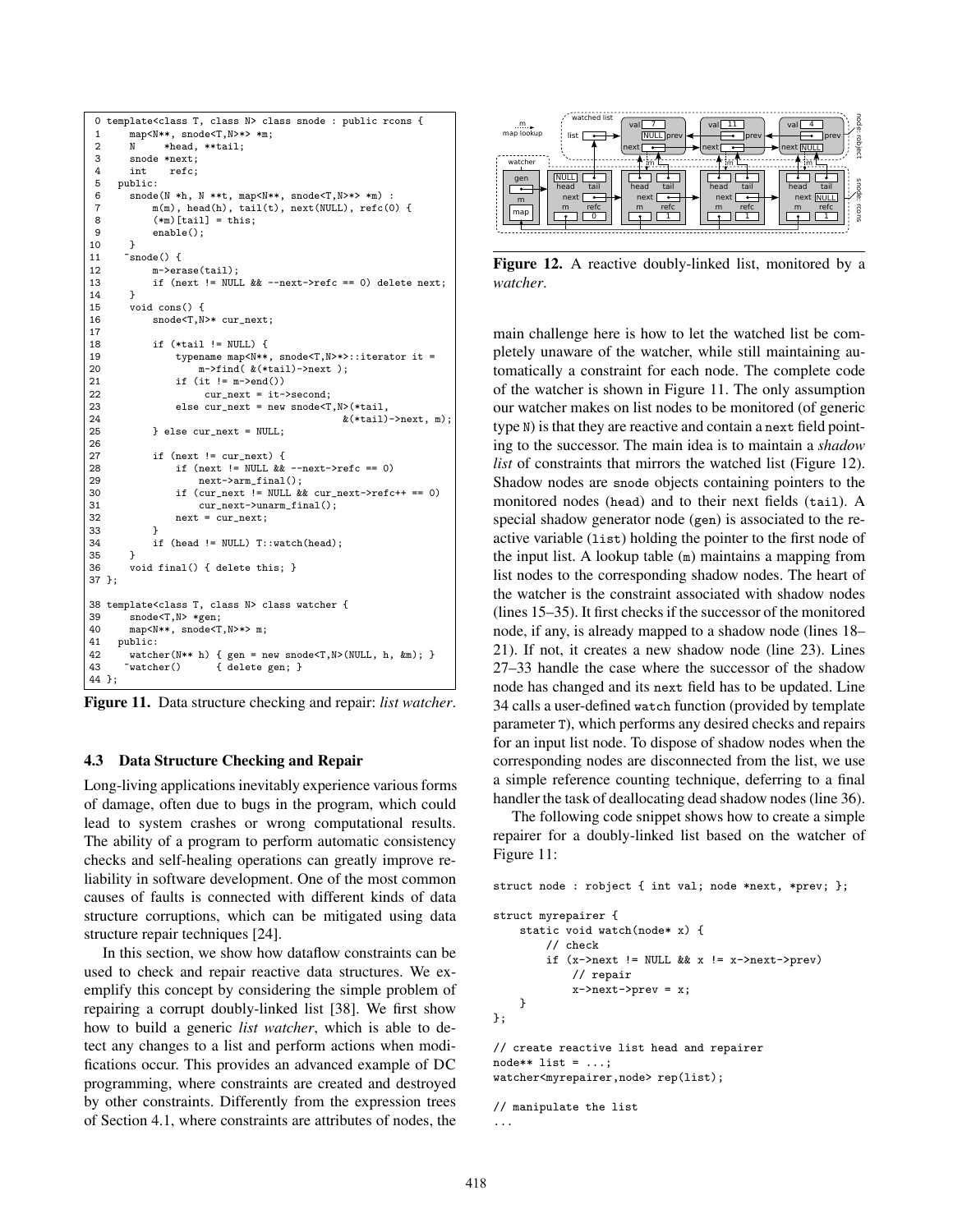The repairer object rep checks if the invariant property  $x = x$ ->next->prev is satisfied for all nodes in the list, and recovers it to a consistent state if any violation is detected during the execution of the program. We notice that several different watchers may be created to monitor the same list.

## 5. Implementation

In this section we discuss how DC can be implemented via a combination of runtime libraries, hardware/operating system support, and dynamic code patching, without requiring any source code preprocessing. The overall architecture of our DC implementation, which was developed on a Linux IA-32 platform, is shown in Figure 13. At a very high level, the DC runtime library is stratified into two modules: 1) a *reactive memory manager*, which defines the rmalloc and rfree primitives and provides support for tracing accesses to reactive memory locations; 2) a *constraint solver*, which schedules and dispatches the execution of constraints, keeping track of dependencies between reactive memory locations and constraints. We start our description by discussing how to support reactive memory, which is the backbone of the whole architecture.

## 5.1 Reactive Memory

Taking inspiration from transactional memories [1], we implemented reactive memory using off-the-shelf memory protection hardware. Our key technique uses access violations (AV) combined with dynamic binary code patching as a basic mechanism to trace read/write operations to reactive memory locations.

*Access Violations and Dynamic Code Patching.* Reactive memory is kept in a *protected* region of the address space so that any read/write access to a reactive object raises an AV. Since access violation handling is very inefficient, we use it just to incrementally detect instructions that access reactive memory. When an instruction  $x$  first tries to access a reactive location, a segmentation fault with offending instruction  $x$ is raised. In the SIGSEGV handler, we patch the trace  $t$ containing  $x$  by overwriting its initial 5 bytes with a jump to a dynamically recompiled trace  $t'$  derived from  $t$ , which is placed in a code cache. In trace  $t'$ ,  $x$  is instrumented with additional inline code that accesses reactive locations without generating AVs, and possibly activates the constraint solver. Trace  $t'$  ends with a jump that leads back to the end of  $t$  so that control flow can continue normally in the original code. Since  $t'$  may contain several memory access instructions, it is re-generated every time a new instruction that accesses reactive memory is discovered. To identify traces in the code, we analyze statically the binary code when it is loaded and we construct a lookup table that maps the address of each memory access instruction to the trace containing it. To handle the cases where a trace in a function  $f$  is smaller than 5 bytes and thus cannot be patched, we overwrite the beginning of  $f$  with a jump to a new version



Figure 13. DC's software architecture.

 $f'$  of  $f$  where traces are padded with trailing nop instructions so that the smallest trace is at least 5-bytes long.

*Shadow Memory and Address Redirecting.* To avoid expensive un-protect and re-protect page operations at each access to reactive memory, we mirror reactive memory pages

with unprotected *shadow pages* that contain the actual data. The shadow memory region is kept under the control of our reactive memory allocator, which maps it onto the swap space with the mmap system call. Any access to a reactive object is transparently redirected to the corresponding object in the shadow memory. As a result, memory locations at addresses within the reactive memory region are never actually read or written by the program. To avoid wasting memory without actually accessing it, reactive memory can be placed within the Kernel space, located in the upper 1GB of the address space on 32-bit Linux machines with the classical 3/1 virtual address split. Kernel space is flagged in the page tables as exclusive to privileged code (ring 2 or lower), thus an AV is triggered if a user-mode instruction tries to touch it. More recent 64-bit platforms offer even more flexibility to accomodate reactive memory in protected regions of the address space. We let the reactive memory region start at address  $2^{30} + 2^{31} = 0$ xC000000 and grow upward as more space is needed (see the figure on the right). The shadow memory region starts at address  $2^{31} = 0x8000000$  and grows upward, eventually hitting the memory mapping segment used by Linux to keep dynamic



libraries, anonymous mappings, etc. Any reactive object at address x is mirrored by a shadow object at address  $x - \delta$ , where  $\delta = 2^{30} = 0x4000000$  is a fixed offset. This makes address redirecting very efficient.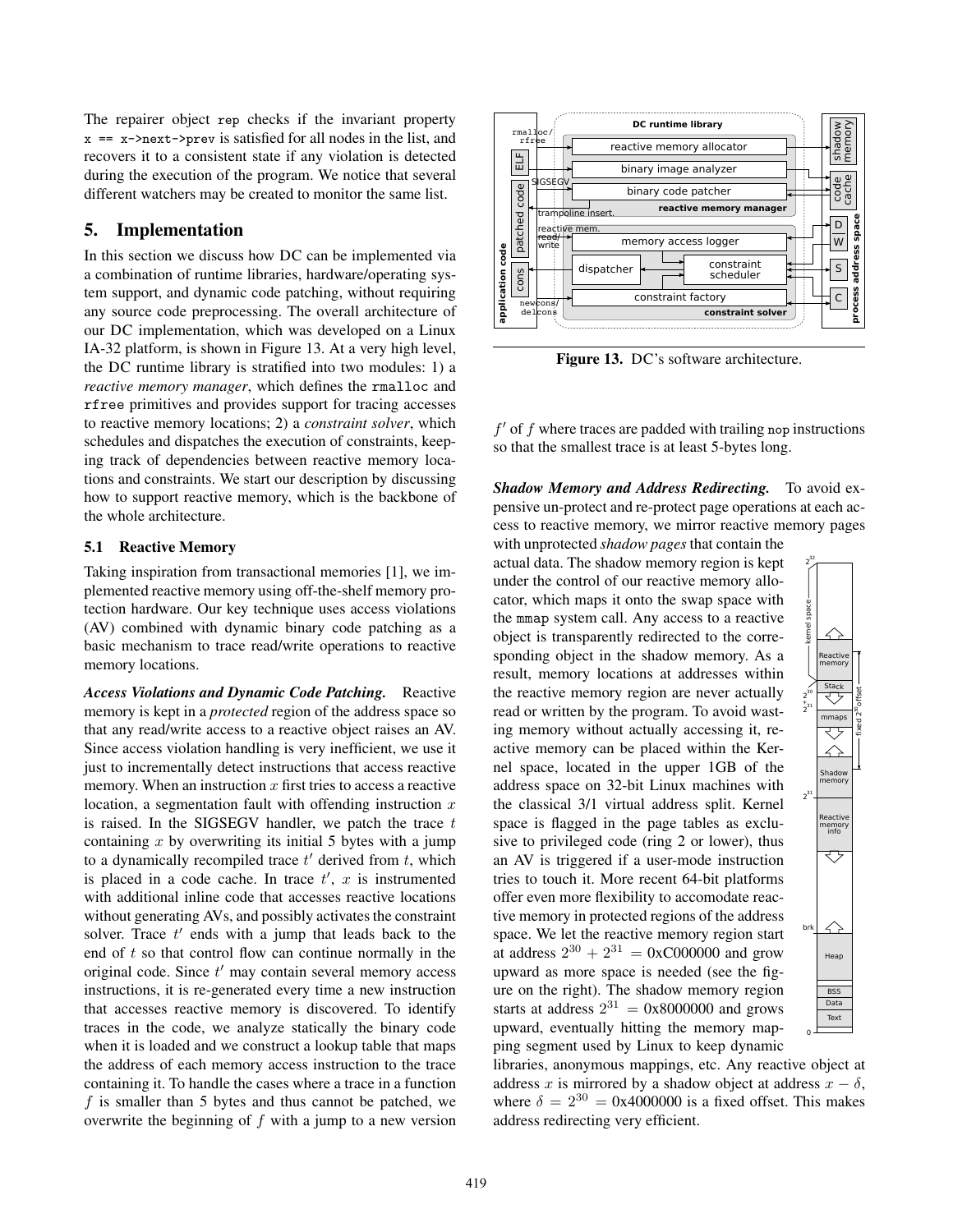## 5.2 Constraint Solver

Our implementation aggregates reactive locations in 4-byte *words* aligned at 32 bit boundaries. The solver is activated every time such a word is read in constraint execution mode, or its value is modified by a write operation. The main involved units are (see Figure 13):

- 1. A *dispatcher* that executes constraints, maintaining a global *timestamp* that grows by one at each constraint execution. For each constraint, we keep the timestamp of its latest execution.
- 2. A *memory access logger* that maintains the set of dependencies  $D$  and a list  $W$  of all reactive memory words written by the execution of the current constraint  $c_{self}$ , along with their initial values before the execution. To avoid logging information about the same word multiple times during the execution of a constraint, the logger stamps each word with the time of the latest constraint execution that accessed it. Information is logged only if the accessed word has a timestamp older than the current global timestamp, which can only happen once for any constraint execution. To represent  $D$ , the logger keeps for each word  $v$  the address of the head node of a linked list containing the id's of constraints depending upon v.
- 3. A *constraint scheduler* that maintains the set of scheduled constraints  $S$ . By default  $S$  is a priority queue, where the priority of a constraint is given by the timestamp of its latest execution: the scheduler repeatedly picks and lets the dispatcher execute the constraint with the highest priority, until S gets empty. Upon completion of a constraint's execution, words are scanned and removed from W: for each  $v \in W$  whose value has changed since the beginning of the execution, the constraint id's in the list of nodes associated with  $v$  are added to  $S$ , if not already there.

Nodes of the linked lists that represent  $D$  and data structures  $S$  and  $W$  are kept in contiguous chunks allocated with malloc. To support direct lookup, timestamps and dependency list heads for reactive memory words are stored in a contiguous *reactive memory info* region that starts at address  $2^{31}$  = 0x8000000 and grows downward, eventually hitting the heap's brk.

A critical aspect is how to clean up old dependencies in  $D$  when a constraint is re-evaluated. To solve the problem efficiently in constant amortized time per list operation, we keep for each node its insertion time into the linked list. We say that a node is *stale* if its timestamp is older than the timestamp of the constraint it refers to, and *up to date* otherwise. Our solver uses a lazy approach and disposes of stale nodes only when the word they refer to is modified and the linked list is traversed to add constraints to S. To prevent the number of stale nodes from growing too large, we use an incremental garbage collection technique.

# 6. Experimental Evaluation

In this section we present an experimental analysis of the performances of DC in a variety of different settings, showing that our implementation is effective in practice.

## 6.1 Benchmark Suite

We have evaluated DC on a set of benchmarks that includes a variety of problems on lists, grids, trees, and graphs, as well as full and event-intensive interactive applications.

*Linked Lists.* We considered several fundamental primitives on linear linked data structures, which provide a variety of data manipulation patterns. Our benchmarks include data structures for: computing the sum of the elements in a list (adder), filtering the items of a list according to a given function (filter), randomly assigning each element of a list to one of two output lists (halver), mapping the items of a list onto new values according to a given mapping function (mapper), merging two sorted lists into a single sorted output list (merger), producing a sorted version of an input list (msorter), producing a reversed version of an input list (reverser), and splitting a list into two output lists, each containing only elements smaller or, respectively, greater than a given pivot (splitter). All benchmarks are subject to operations that add or remove nodes from the input lists.

*Graphs and Trees.* Benchmarks in this class include classical algorithmic problems for routing in networks and tree computations:

- sp: given a weighted directed graph and a source node  $s$ , computes the distances of all graph nodes from s. Graph edges are subject to edge weight decreases.
- exptrees: computes the value of an expression tree subject to operations that change leaf values or operators computed by internal nodes (see Section 4.1).

*Interactive Applications.* We considered both full real applications and synthetic worst-case scenarios, including:

- othello: full application that implements the wellknown board game in which two players in turn place colored pieces on a square board, with the goal of reversing as many of their opponent's pieces as possible;
- buttongrid: event-intensive graphic user interface application with a window containing  $n \times n$  push buttons embedded in a grid layout. This is an extreme artificial scenario in which many events are generated, since a quadratic number of buttons need to be resized and repositioned to maintain the prescribed layout at each interactive resize event.

Some benchmarks, such as sp, are very computationally demanding. For all these benchmarks we have considered an implementation based on DC, obtained by making the base data structures (e.g., the input list) reactive, and a conven-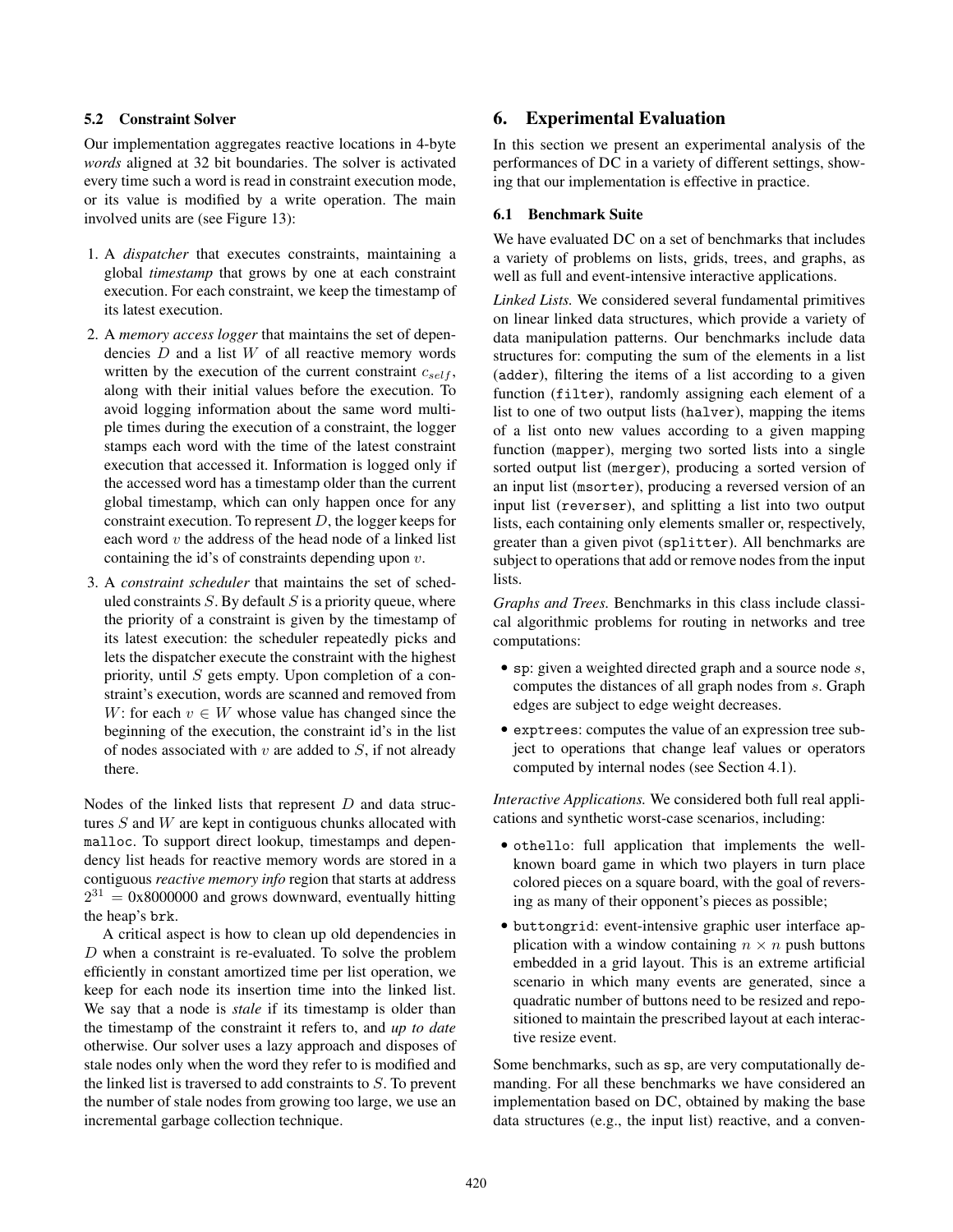|           | From-scratch time |                  |      |            |              |            |      | Propagation time |              |          | Mem peak usage |            |                        | DC statistics |                  |  |
|-----------|-------------------|------------------|------|------------|--------------|------------|------|------------------|--------------|----------|----------------|------------|------------------------|---------------|------------------|--|
|           |                   |                  |      | (secs)     |              |            |      | (msecs)          |              | (Mbytes) |                |            |                        |               |                  |  |
| Benchmark | conv              | dc               | ceal | dc<br>conv | ceal<br>conv | ceal<br>dc | dc   | ceal             | ceal<br>dc   | dc       | ceal           | ceal<br>dc | avg cons<br>per update | instr<br>time | patched<br>instr |  |
| adder     | 0.10              | $\overline{.44}$ | .40  | 14.40      | 14.00        | 0.97       | 0.68 | 85.80            | רו<br>126.11 | 211.54   | 232.87         | 1.10       | 1.5                    | 0.030         | 26               |  |
| exptrees  | 0.14              | 0.02             | 1.07 | 7.28       | 7.64         | l.04       | 4.11 | 5.46             | 1.32         | 143.30   | 225.32         | 1.57       | 15.6                   | 0.028         | 72               |  |
| filter    | 0.19              | 2.08             | l.11 | 10.94      | 5.84         | 0.53       | 0.63 | 2.49             | 3.95         | 265.78   | 189.47         | 0.71       | 0.5                    | 0.032         | 39               |  |
| halver    | 0.20              | 2.08             | .33  | 10.40      | 6.65         | 0.63       | 0.61 | 3.95             | 6.47         | 269.10   | 218.22         | 0.81       | 0.5                    | 0.030         | 38               |  |
| mapper    | 0.19              | 2.04             | .30  | 10.73      | 6.84         | 0.63       | 0.61 | 2.63             | 4.31         | 261.53   | 214.34         | 0.81       | 0.5                    | 0.032         | 39               |  |
| merger    | 0.19              | 2.12             | .37  | 11.15      | 7.21         | 0.64       | 0.66 | 4.43             | 6.71         | 284.41   | 218.21         | 0.81       | 0.5                    | 0.031         | 57               |  |
| msorter   | 0.91              | 5.18             | 3.91 | 5.69       | 4.29         | 0.75       | 5.55 | 15.91            | 2.86         | 689.59   | 820.14         | 1.18       | 37.6                   | 0.031         | 75               |  |
| reverser  | 0.18              | 2.04             | .30  | 11.33      | 7.22         | 0.63       | 0.62 | 2.63             | 4.24         | 267.45   | 214.34         | 0.80       | 0.5                    | 0.030         | 37               |  |
| splitter  | 0.18              | 2.27             | .31  | 12.61      | 7.27         | 0.57       | .54  | 3.92             | 2.54         | 344.60   | 222.34         | 0.64       | L.)                    | 0.031         | 56               |  |

**Table 1.** Performance evaluation of DC versus CEAL, for a common set of benchmarks. Input size is  $n = 1,000,000$  for all tests except msorter, for which  $n = 100,000$ .



**Figure 14.** (a) Change propagation times on the mapper benchmark for complex updates with input size  $n = 100,000$ ; (b-c) performance comparison of the change propagation times of DC and CEAL on the adder benchmark.

tional implementation in C based on non-reactive data structures. Interactive applications (othello and buttongrid) are written in the Qt-4 framework: change propagation throughout the GUI is implemented either using constraints (DC versions), or using the standard signal-slot mechanism provided by Qt (conventional versions). To assess the performances of DC against competitors that can quickly respond to input changes, we have also considered highly tuned *ad-hoc* dynamic algorithms [20, 44] and incremental solutions realized in CEAL [30], a state-of-the-art C-based language for self-adjusting computation. Benchmarks in common with CEAL are adder, exptrees, filter, halver, mapper, merger, msorter, reverser, and splitter. For these benchmarks, we have used the optimized implementations provided by Hammer *et al.* [30].

#### 6.2 Performance Metrics and Experimental Setup

We tested our benchmarks both on synthetic and on real test sets, considering a variety of performance metrics:

*Running times:* we measured the time required to initialize the data structures with the input data (from-scratch execution), the time required by change propagation, and binary code instrumentation time. All reported times are wall-clock times, averaged over three independent trials. Times were

measured with gettimeofday(), turning off any other processes running in the background.

*Memory usage:* we computed the memory peak usage as well as a detailed breakdown to assess which components of our implementation take up most memory (constraints, shadow memory, reactive memory, stale and non-stale dependencies, etc.).

*DC-related statistics:* we collected detailed profiling information including counts of patched instructions, stale dependencies cleanups, allocated/deallocated reactive blocks, created/deleted constraints, constraints executed per update, and distinct constraints executed per update.

All DC programs considered in this section, except for sp that will be discussed separately, use the default timestampbased comparator for constraint scheduling.

The experiments were performed on a PC equipped with a 2.10 GHz Intel Core 2 Duo with 3 GB of RAM, running Linux Mandriva 2010.1 with Qt 4.6. All programs were compiled with gcc 4.4.3 and optimization flag -O3.

#### 6.3 Incremental Computation

The reactive nature of our mixed imperative/dataflow framework makes it a natural ground for incremental computation. In this section, we present experimental evidence that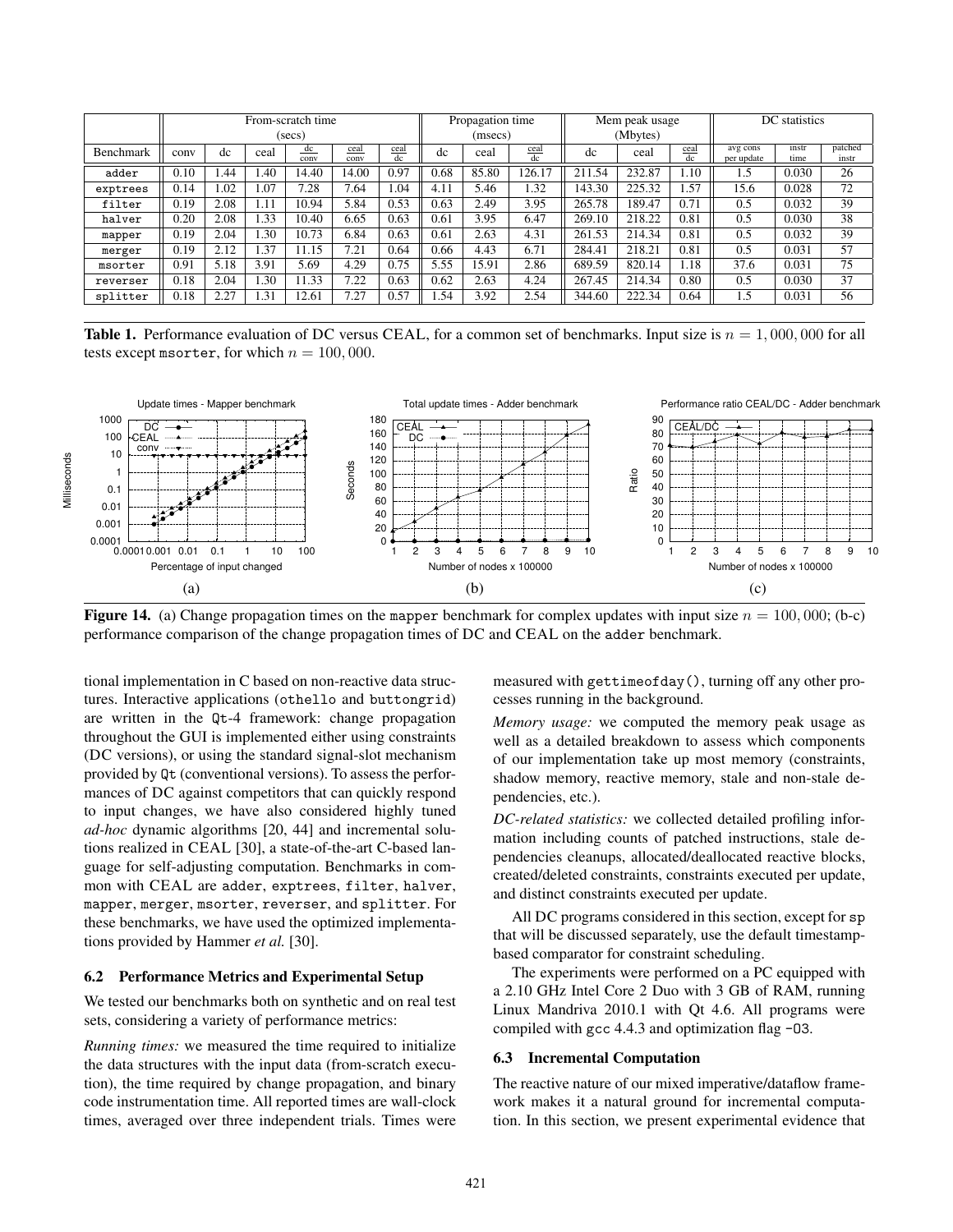|            | Road network   |                | From-scratch<br>time (msec) | Propagation<br>time (msec) |      | Speedup   |                       | Mem peak usage<br>(Mbytes) |        |        | <b>Statistics</b>     |                             |  |
|------------|----------------|----------------|-----------------------------|----------------------------|------|-----------|-----------------------|----------------------------|--------|--------|-----------------------|-----------------------------|--|
| Graph      | $n \cdot 10^3$ | $m \cdot 10^3$ | sq                          | sp                         | rr   | sq<br>sn. | $\overline{sq}$<br>rr | sp                         | rr     | sq     | sp cons<br>per update | rr node scans<br>per update |  |
| NY         | 264            | 733            | 50.99                       | 0.16                       | 0.07 | 318.6     | 728.4                 | 76.75                      | 26.62  | 26.19  | 143.9                 | 143.9                       |  |
| <b>BAY</b> | 321            | 800            | 59.99                       | 0.15                       | 0.07 | 399.9     | 857.0                 | 84.84                      | 30.21  | 29.82  | 170.6                 | 170.5                       |  |
| <b>COL</b> | 435            | 1,057          | 79.98                       | 0.28                       | 0.17 | 285.6     | 470.4                 | 108.61                     | 39.09  | 38.97  | 378.3                 | 378.2                       |  |
| <b>FLA</b> | .070           | 2,712          | 192.97                      | 0.63                       | 0.35 | 306.3     | 551.3                 | 251.26                     | 93.42  | 93.29  | 687.5                 | 687.3                       |  |
| <b>NW</b>  | .207           | 2.840          | 236.96                      | 0.87                       | 0.54 | 272.3     | 438.8                 | 270.66                     | 102.15 | 101.53 | 1002.4                | 1002.3                      |  |
| NE         | .524           | 3,897          | 354.94                      | 0.27                       | 0.16 | 1314.5    | 2218.3                | 350.86                     | 132.85 | 132.15 | 320.2                 | 320.1                       |  |

Table 2. Performance evaluation of DC for incremental routing in US road networks using up to 1.5 million constraints.



Figure 15. Analysis of different pick function definitions on the incremental routing problem.

a constraint-based solution in our framework can respond to input updates very efficiently. We first show that the propagation times are comparable to state of the art automatic change propagation frameworks, such as CEAL [30], and for some problems can be orders of magnitude faster than recomputing from scratch. We then consider a routing problem on real road networks, and compare our DC-based solution both to a conventional implementation and to a highly optimized *ad hoc* dynamic algorithm supporting a class of specific update operations.

*Comparison to* CEAL*.* Table 1 summarizes the outcome of our experimental comparison with the conventional version and with CEAL for all common benchmarks. Input size is  $n = 1,000,000$  for all tests (with the exception of msorter, for which  $n = 100,000$ , where *n* is the length of the input list for the list-based benchmarks, and the number of nodes in the (balanced) input tree for exptrees. Table 1 reports from-scratch execution times of both DC and CEAL (compared to the corresponding conventional implementations), average propagation times in response to small changes of the input, memory usage and some DC stats (average number of executed constraints per update, executable instrumentation time, and total number of patched instructions). The experiments show that our DC implementation performs remarkably well. From-scratch times are on average a factor of 1.4 higher than those of CEAL, while propagation times are smaller by a factor of 4 on average for all tests considered except the adder, yielding large speedups over complete recalculation. In the case of the adder benchmark, DC leads by a huge margin in terms of propagation time (see Figure 14a and Figure 14b), which can be attributed to the different asymptotic performance of the algorithms handling the change propagation (constant for DC, and logarithmic in the input size for the list reduction approach used by CEAL). We remark that the logarithmic bound of self-adjusting computation could be reduced to constant by using a traceable accumulator [5]; however, support for traceable data structures is not yet integrated in CEAL.

We also investigated how DC and CEAL scale in the case of batches of updates that change multiple input items simultaneously. The results are reported in Figure 14a for the representative mapper benchmark, showing that the selective recalculations performed by DC and CEAL are faster than recomputing from scratch for changes up to significant percentages of the input.

*Comparison to ad hoc Incremental Shortest Paths.* We now consider an application of the shortest path algorithm discussed in Section 2.6 to incremental routing in road networks. We assess the empirical performance of a constraintbased solution implemented in DC (sp) by comparing it with Goldberg's *smart queue* implementation of Dijkstra's algorithm (sq), a highly-optimized  $C++$  code used as the reference benchmark in the 9th DIMACS Implementation Challenge [22], and with an engineered version of the *ad hoc* incremental algorithm by Ramalingam and Reps (rr) [20, 44]. Our code supports update operations following the highlevel description given in Figure 5, except that we create one constraint per node, rather than one constraint per edge. We used as input data a suite of US road networks of size up to  $n = 1.5$  million nodes and  $m = 3.8$  million edges derived from the UA Census 2000 TIGER/Line Files [45]. Edge weights are large and represent integer positive travel times. We performed on each graph a sequence of  $m/10$  random edge weight decreases, obtained by picking edges uni-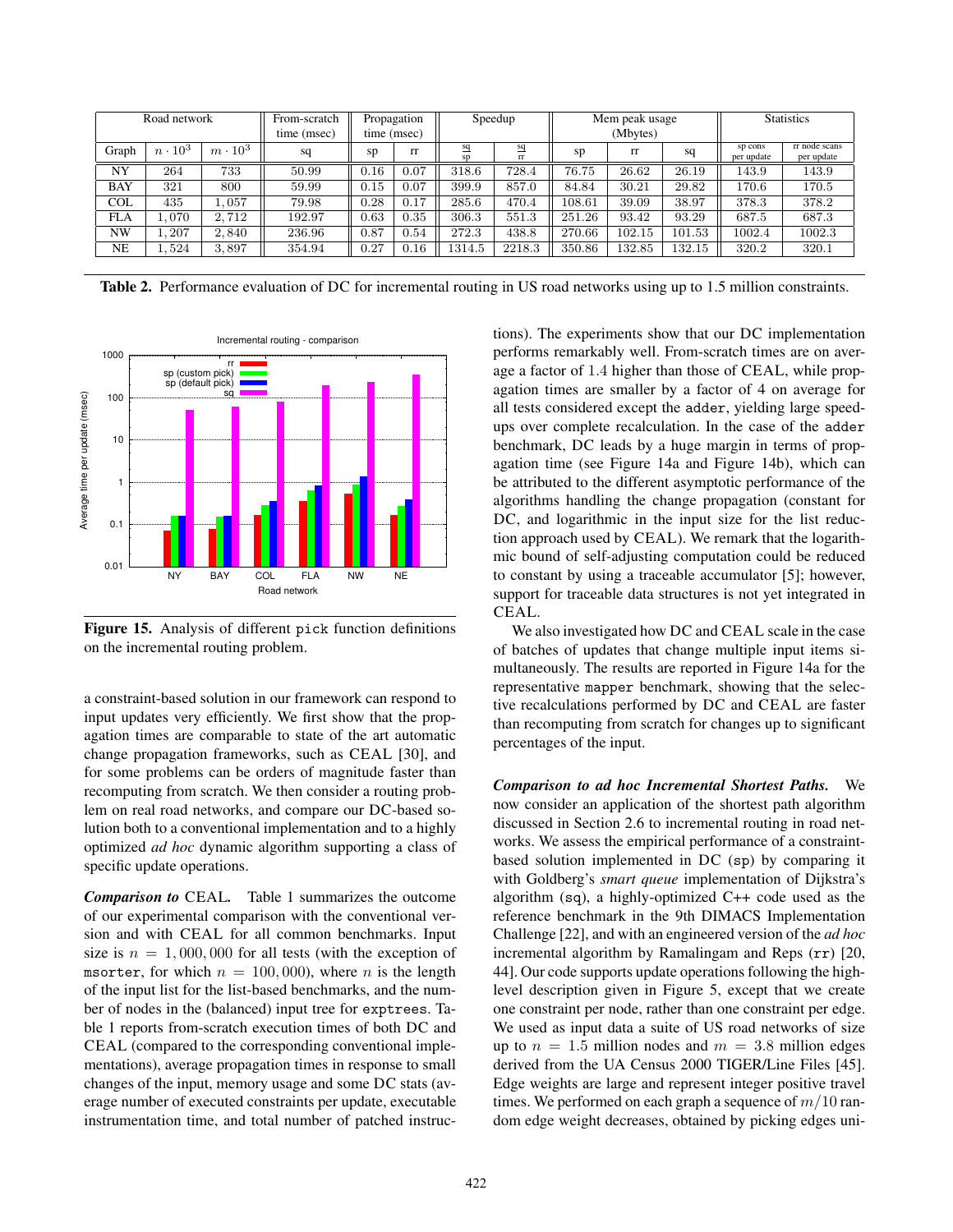

Figure 16. Comparison with signal-slot mechanism in Qt: (a) buttongrid; (b) othello.

formly at random and reducing their weights by a factor of 2. Updates that did not change any distances were not counted.

The results of our experiments are shown in Table 2 and Figure 15. Both sp and rr were initialized with distances computed using sq, hence we report from-scratch time only for this algorithm. Due to the nature of the problem, the average number of node distances affected by an update is rather small and almost independent of the size of the graph. Analogously to the incremental algorithm of Ramalingam and Reps, the automatic change propagation strategy used by our solver takes full advantage of this strong locality, reevaluating only affected constraints and delivering substantial speedups over static solutions in typical scenarios. Our DC-based implementation yields propagation times that are, on average, a factor of 1.85 higher than the conventional *ad hoc* incremental algorithm, but it is less complex, requires fewer lines of code, is fully composable, and is able to respond seamlessly to multiple data changes, relieving the programmer from the task of implementing explicitly change propagation. We also tested sp with different types of schedulers. By customizing the pick function of the default priority queue scheduler (giving highest priority to nodes closest to the source), a noticeable performance improvement has been achieved (see Figure 15). We also tried a simple stack scheduler, which, however, incurred a slowdown of a factor of 4 over the default scheduler.

#### 6.4 Comparison to Qt's Signal-slot Mechanism

Maintaining relations between widgets in a graphic user interface is one of the most classical applications of dataflow constraints [46]. We assess the performance of DC in eventintensive interactive applications by comparing the DC implementations of buttongrid and othello with the conventional versions built atop Qt's signal-slot mechanism.

In buttongrid, each constraint computes the size and position of a button in terms of the size and position of adjacent buttons. We considered user interaction sessions with continuous resizing, which induce intensive scheduling activity along several propagation chains in the acyclic dataflow graph. In othello, constraints are attached to cells of the game board (stored in reactive memory) and maintain a mapping between the board and its graphical representation: in this way, the game logic can be completely unaware of the GUI backend, as prescribed by the observer pattern (see Section 4.2). For both benchmarks, we experimented with different grid/board sizes. Figure 16 plots the average time per resize event (buttongrid) and per game move (othello), measured over 3 independent runs. Both the total time and the change propagation time are reported. For all values of  $n$ , the performance differences of the DC and Qt conventional implementations are negligible and the curves are almost overlapped. Furthermore, the time spent in change propagation is only a small fraction of the total time, showing that the overhead introduced by access violations handling, instrumentation, and scheduling in DC can be largely amortized over the general cost of widget management and event propagation in Qt and in its underlying layers.

# 7. Related Work

The ability of a program to respond to modifications of its environment is a feature that has been widely explored in a large variety of settings and along rather different research lines. While this section is far from being exhaustive, we discuss some previous works that appear to be more closely related to ours.

*GUI and Animation Toolkits.* Although dataflow programming is a general paradigm, dataflow constraints have gained popularity in the 90's especially in the creation of interactive user interfaces. Amulet [41] is a graphic user interface toolkit based on the dataflow paradigm. It integrates a constraint solver with a prototype-instance object model implemented on top of C++, and is closely related to our work. Each object, created by making an instance of a prototype object, consists of a set of properties (e.g., appearance or position) that are stored in reactive variables, called slots. Constraints are created by assigning formulas to slots. Values of slots are accessed through a Get method that, when invoked from inside of a formula, sets up a dependency be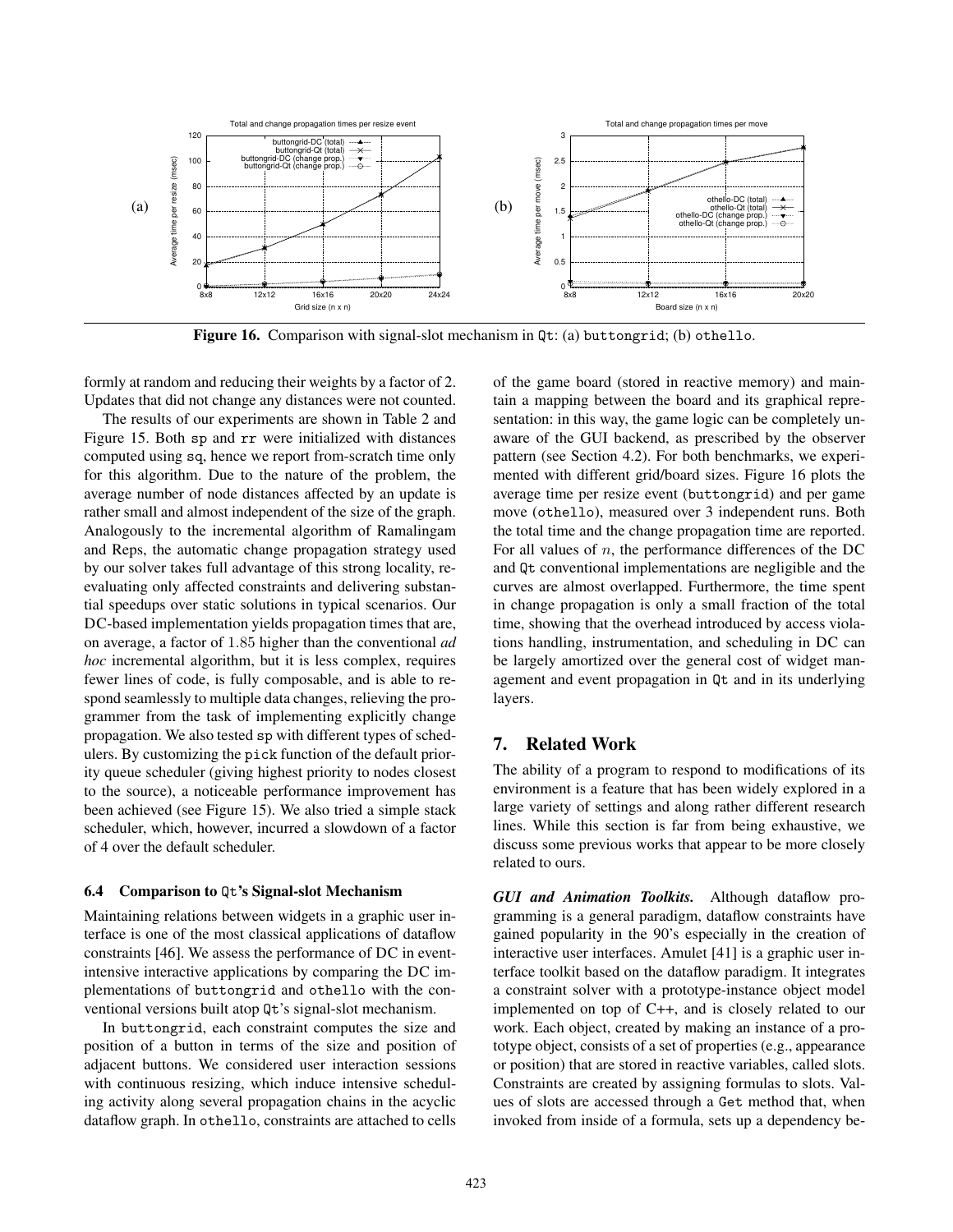tween slots. A variety of approaches have been tested by the developers to solve constraints [46].

FRAN (Functional Reactive Animation) provides a reactive environment for composing multimedia animations through temporal modeling [25]: graphical objects in FRAN use time-varying, reactive variables to automatically change their properties, achieving an animation that is function of both events and time.

The data-driven Alpha language provided by the Leonardo software visualization system [18] allows programmers to specify declarative mappings between the state of a C program and a graphical representation of its data structures.

*Reactive Languages.* The dataflow model of computation can also be supported directly by programming languages. Most of them are visual languages, often used in industrial settings [10], and allow the programmer to directly manage the dataflow graph by visually putting links between the various entities. Only a few non-visual languages provide a dataflow environment, mostly for specific domains. Among them, Signal [29] and Lustre [13] are dedicated to programming real-time systems found in embedded software, and SystemC [28] is a system-level specification and design language based on C++.

Functional Reactive Programming (FRP) is a declarative programming model for constructing interactive applications [25, 42, 47]. FRP offers two kinds of reactive inputs: *behaviors* (e.g., time-continuous variables whose value changes are automatically propagated by the language), and *events* (e.g., potentially infinite streams of discrete events, each of which triggers additional computations). Early implementations of FRP have been embedded in the programming language Haskell [33]. FrTime [15] extends a purely functional subset of PLT Scheme with an instantiation of the FRP paradigm, supporting eager evaluation and *benign impurities* (e.g., imperative commands for drawing, and for creating and varying mutable references). Additionally, in FrTime behaviors and events can be turned into one another through the use of primitives such as *hold* and *changes*. The former takes as input an initial value and an event stream, and returns a behavior that starts with the initial value and changes to the last event value every time a new event occurs. The latter consumes a behavior and returns an event stream that emits the value of the behavior whenever it changes. The problem of integrating FrTime and object-oriented graphics toolkits has also been the object of research [35]. Recently, Meyerovich *et al.* [40] have introduced Flapjax, a reactive extension to the JavaScript language targeted at Web applications, whose approach is mainly informed by FrTime. Frappé [16] integrates the FRP model with the Java Beans technology, allowing reactive programming in Java.

SugarCubes [12] and ReactiveML [39] allow reactive programming (in Java and OCAML, respectively) by relying not on operating system and runtime support, as our approach does, but rather on causality analysis and a custom interpreter/compiler. Both systems, however, track dependencies between functional units, through the use of specific language constructs, such as *events*, and explicit commands for generating and waiting for events.

Several other systems with reactive capabilities have been proposed in recent years, especially in the field of Web programming. For a more comprehensive discussion on these systems, we refer the interested reader to the paper by Meyerovich *et al.* [40] and the references therein.

*Constraint Programming.* Dataflow constraints fit within the more general field of constraint programming [7]. Terms such as "constraint propagation" and "constraint solving" have often been used in papers related to dataflow since the early developments of the area [11, 41, 46]. However, the techniques developed so far in dataflow programming are quite distant from those appearing in the constraint programming literature [9]. In constraint programming, relations between variables can be stated in the form of multi-way constraints, typically specified over restricted domains such as real numbers, integers, or Booleans. Domain-specific solvers use knowledge of the domain in order to forbid explicitly values or combinations of values for some variables [9], while dataflow constraint solvers are domain-independent.

Kaleidoscope [27] integrates imperative object-oriented programming with constraint programming, by allowing the specification of multi-way constraints between user defined objects. Constraints are asserted by statements containing a duration keyword (e.g., once, always), an optional constraint strength parameter (e.g., weak, strong, required), effectively supporting constraint hierarchies, and an arbitrary object-oriented expression. Differently from our approach, constraint satisfaction is guaranteed by a specialized compiler/interpreter pair.

In the field of Constraint Logic Programming, *attributed variables*, a new data type that associates variables with arbitrary attributes, have proven to be a powerful mechanism for extending logic programming systems with the ability of constraint solving [31, 32]. Attributes may represent user-defined constraints, and extensible unifications are supported: when an attributed variable is to be unified with a term (possibly another attributed variable), a user-defined unification handler is invoked to process the objects involved and change the variables' attributes. While being a relatively low-level construct for constraint programming, attributed variables have also served as a basis for Constraint Handling Rules [32], a high level declarative language to write constraint solvers. Recently, Action Rules [48] has extended logic programming languages, such as Prolog, with the concept of *agents* that can be used for both event-handling and constraint propagation. Agents carry out specific actions and are activated when certain events are posted.

*Algorithms for Constraint Satisfaction.* Moving from early work on attribute grammars [19, 37], a variety of incremental algorithms for performing efficient dataflow con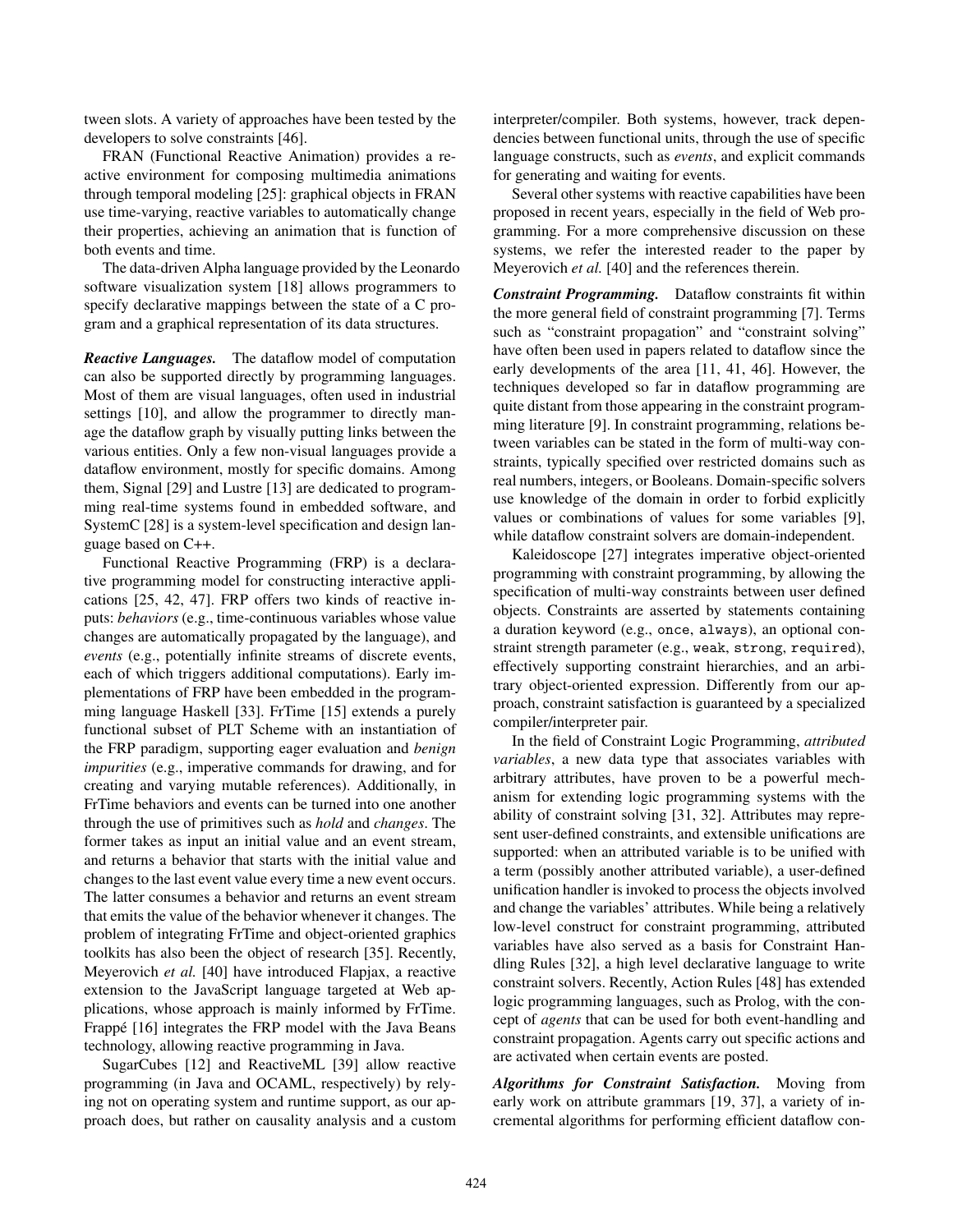straint satisfaction have been proposed in the literature and integrated in dataflow systems such as Amulet. These algorithms are based either on a mark-sweep approach [19, 34], or on a topological ordering [6]. In contrast, DC uses a priority-based approach, which allows users to customize the constraint scheduling order. Mark-sweep algorithms are preferable when the dataflow graph can change dynamically during constraint evaluation: this may happen if constraints use indirection and conditionals, and thus cannot be statically analyzed. With both approaches, if there are cyclic dependencies between constraints, they are arbitrarily broken, paying attention to evaluate each constraint in a cycle at most once. Compared to our iterative approach, this limits the expressive power of constraints.

*Self-adjusting Computation.* A final related area, that we have extensively discussed throughout the paper, is that of self-adjusting computation, in which programs respond to input changes by updating automatically their output. This is achieved by recording data and control dependencies during the execution of programs so that a change propagation algorithm can update the computation as if the program were run from scratch, but executing only those parts of the computation affected by changes. We refer to [3–5, 30] for recent progress in this field.

# 8. Future Work

The work presented in this paper paves the road to several further developments. Although conventional platforms offer limited support for implementing reactive memory efficiently, we believe that our approach can greatly benefit from advances in the hot field of transactional memories, which shares with us the same fundamental need for a fine-grained, highly-efficient control over memory accesses. Multi-core platforms suggest another interesting direction. Indeed, exposing parallelism was one of the motivations for dataflow architectures, since the early developments of the area. We regard it as a challenging goal to design effective models and efficient implementations of one-way dataflow constraints in multi-core environments.

## Acknowledgments

We wish to thank Umut Acar and Matthew Hammer for many enlightening discussions and for their support with CEAL. We are also indebted to Alessandro Macchioni for his contributions to the implementation of reactive memory, and to Pietro Cenciarelli and Ivano Salvo for providing useful feedback on the formal aspects of our work.

This work was supported in part by the Italian Ministry of Education, University, and Research (MIUR) under PRIN 2008TFBWL4 national research project "AlgoDEEP: Algorithmic Challenges for Data-Intensive Processing on Emerging Computing Platforms".

# References

- [1] M. Abadi, T. Harris, and M. Mehrara. Transactional Memory with Strong Atomicity Using Off-the-Shelf Memory Protection Hardware. In *PPoPP*, pages 185–196, 2009.
- [2] R. Abraham, M. M. Burnett, and M. Erwig. Spreadsheet Programming. In *Wiley Encyclopedia of Computer Science and Engineering*. John Wiley & Sons, Inc., 2008.
- [3] U. A. Acar. Self-Adjusting Computation: (an Overview). In *PEPM*, pages 1–6, 2009.
- [4] U. A. Acar, G. E. Blelloch, M. Blume, and K. Tangwongsan. An Experimental Analysis of Self-Adjusting Computation. In *PLDI*, pages 96–107, 2006.
- [5] U. A. Acar, G. E. Blelloch, R. Ley-Wild, K. Tangwongsan, and D. Türkoglu. Traceable Data Types for Self-Adjusting Computation. In *PLDI*, pages 483–496, 2010.
- [6] B. Alpern, R. Hoover, B. K. Rosen, P. F. Sweeney, and F. K. Zadeck. Incremental Evaluation of Computational Circuits. In *SODA*, pages 32–42, 1990.
- [7] K. R. Apt. *Principles of Constraint Programming*. Cambridge University Press, 2003.
- [8] R. Bellmann. On a Routing Problem. *Quarterly of Applied Mathematics*, 16:87–90, 1958.
- [9] C. Bessiere. Constraint Propagation. In F. Rossi, P. van Beek, and T. Walsh, editors, *Handbook of Constraint Programming*. 2006.
- [10] P. A. Blume. *The LabVIEW Style Book*. Prentice Hall, 2007.
- [11] A. Borning. The Programming Language Aspects of ThingLab, a Constraint-Oriented Simulation Laboratory. *ACM Transactions on Programming Languages and Systems*, 3(4):353–387, 1981.
- [12] F. Boussinot and J.-F. Susini. The SugarCubes Tool Box: a Reactive Java Framework. *Software: Practice and Experience*, 28(14):1531–1550, 1998.
- [13] P. Caspi, P. Pilaud, N. Halbwachs, and J. Plaice. Lustre, a Declarative Language for Programming Synchronous Systems. In *POPL*, pages 178–188, 1987.
- [14] C. Chambers, B. Harrison, and J. Vlissides. A Debate on Language and Tool Support for Design Patterns. In *POPL*, pages 277–289, 2000.
- [15] G. H. Cooper and S. Krishnamurthi. Embedding Dynamic Dataflow in a Call-by-Value Language. In *ESOP*, pages 294– 308, 2006.
- [16] A. Courtney. Frappé: Functional Reactive Programming in Java. In *PADL*, pages 29–44, 2001.
- [17] P. Cousot and R. Cousot. Abstract Interpretation: A Unified Lattice Model for Static Analysis of Programs by Construction or Approximation of Fixpoints. In *POPL*, pages 238–252, 1977.
- [18] P. Crescenzi, C. Demetrescu, I. Finocchi, and R. Petreschi. Reversible Execution and Visualization of Programs with Leonardo. *Journal of Visual Languages and Computing*, 11 (2):125–150, 2000.
- [19] A. J. Demers, T. W. Reps, and T. Teitelbaum. Incremental Evaluation for Attribute Grammars with Application to Syntax-Directed Editors. In *POPL*, pages 105–116, 1981.